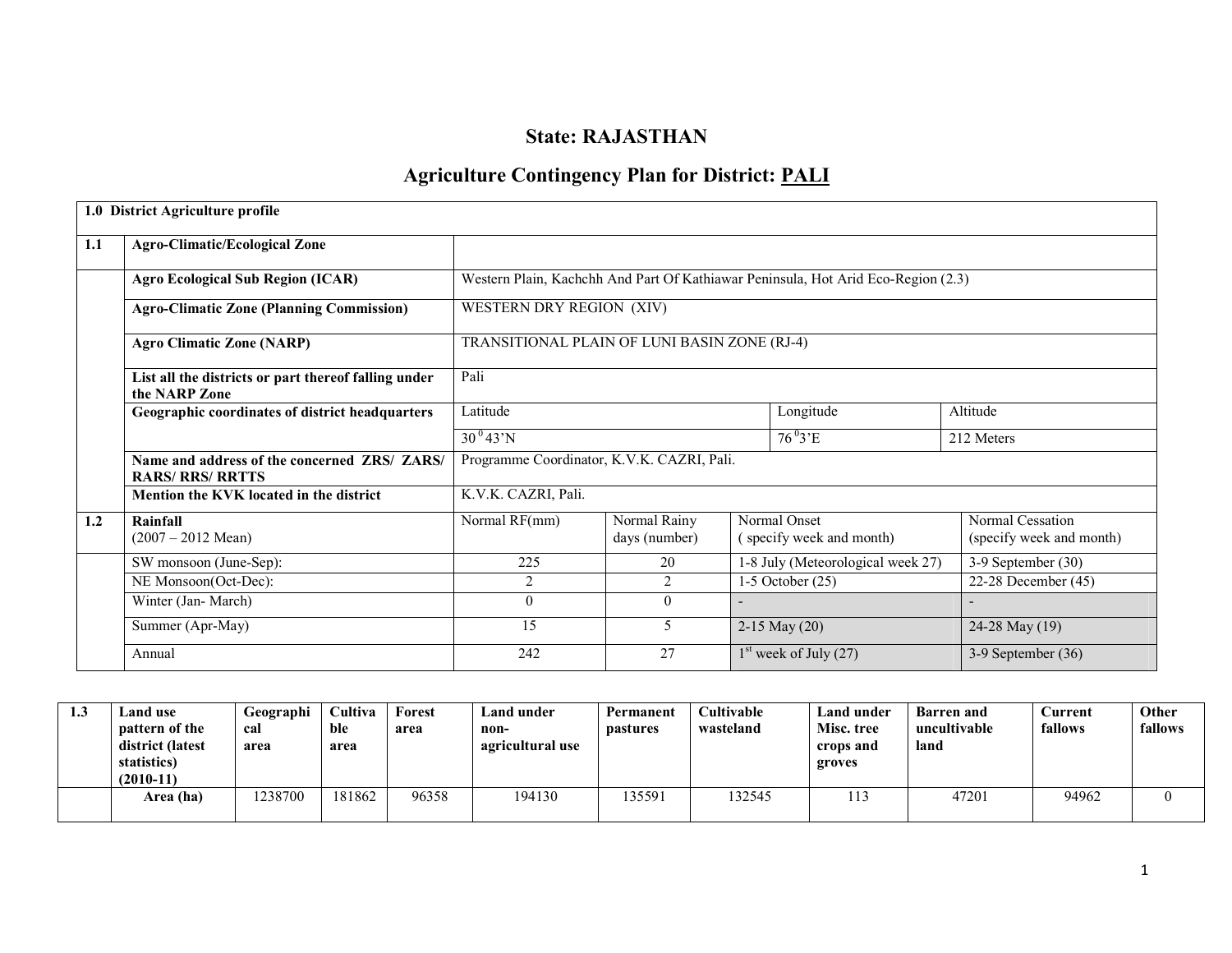| 1, 4         | Major Soils (common names like red sandy loam deep soils (etc.,)*           | Area (ha) | Percent (%) of total |
|--------------|-----------------------------------------------------------------------------|-----------|----------------------|
|              |                                                                             |           |                      |
|              | Medium Light yellowish brown Sandy                                          |           | 12.10                |
|              |                                                                             |           |                      |
|              | Medium Light yellowish brown Loamy                                          |           | 30.25                |
|              |                                                                             |           |                      |
|              | Deep Yellowish brown Sandy                                                  |           | 43.76                |
|              |                                                                             |           |                      |
|              | Shallow Pale brown Gravelly loam                                            |           | 7.11                 |
|              |                                                                             |           |                      |
|              | Others Shallow Light yellowish brown Sandy Deep Light yellowish brown Loamy |           |                      |
|              | Medium Yellowish brown S                                                    |           |                      |
|              |                                                                             |           |                      |
| <b>Total</b> |                                                                             | 145889.00 |                      |
|              |                                                                             |           |                      |

\* mention colour, texture (sandy, loamy, clayey etc), depth and give vernacular name in brackets

| 1.5 | Agricultural land use (2010-11) | Area (ha) | Cropping intensity $\%$ |  |
|-----|---------------------------------|-----------|-------------------------|--|
|     | Net sown area                   | 202157    | $\overline{1}$          |  |
|     | Area sown more than once        | 81763     |                         |  |
|     | Gross cropped area              | 283920    |                         |  |

| 1.6 | <b>Irrigation (2010-11)</b>                                     | Area (ha) |           |                                    |  |  |  |  |  |
|-----|-----------------------------------------------------------------|-----------|-----------|------------------------------------|--|--|--|--|--|
|     | Net irrigated area                                              | 102444    |           |                                    |  |  |  |  |  |
|     | Gross irrigated area                                            | 184207    |           |                                    |  |  |  |  |  |
|     | Rainfed area                                                    | 81763     |           |                                    |  |  |  |  |  |
|     | <b>Sources of Irrigation</b>                                    | Number    | Area (ha) | Percentage of total irrigated area |  |  |  |  |  |
|     | Canals                                                          | 50        | 4000      | 3.9                                |  |  |  |  |  |
|     | Tanks                                                           | 75        | 2048      | ∠                                  |  |  |  |  |  |
|     | Open wells                                                      | 295       | 61466     | 60                                 |  |  |  |  |  |
|     | Bore wells                                                      | 201       | 15366     | 15                                 |  |  |  |  |  |
|     | Lift irrigation schemes                                         |           |           |                                    |  |  |  |  |  |
|     | Micro-irrigation                                                | 45        | 3000      | 0.03                               |  |  |  |  |  |
|     | Other sources (please specify) Rehat, Mal<br>(included in well) |           |           |                                    |  |  |  |  |  |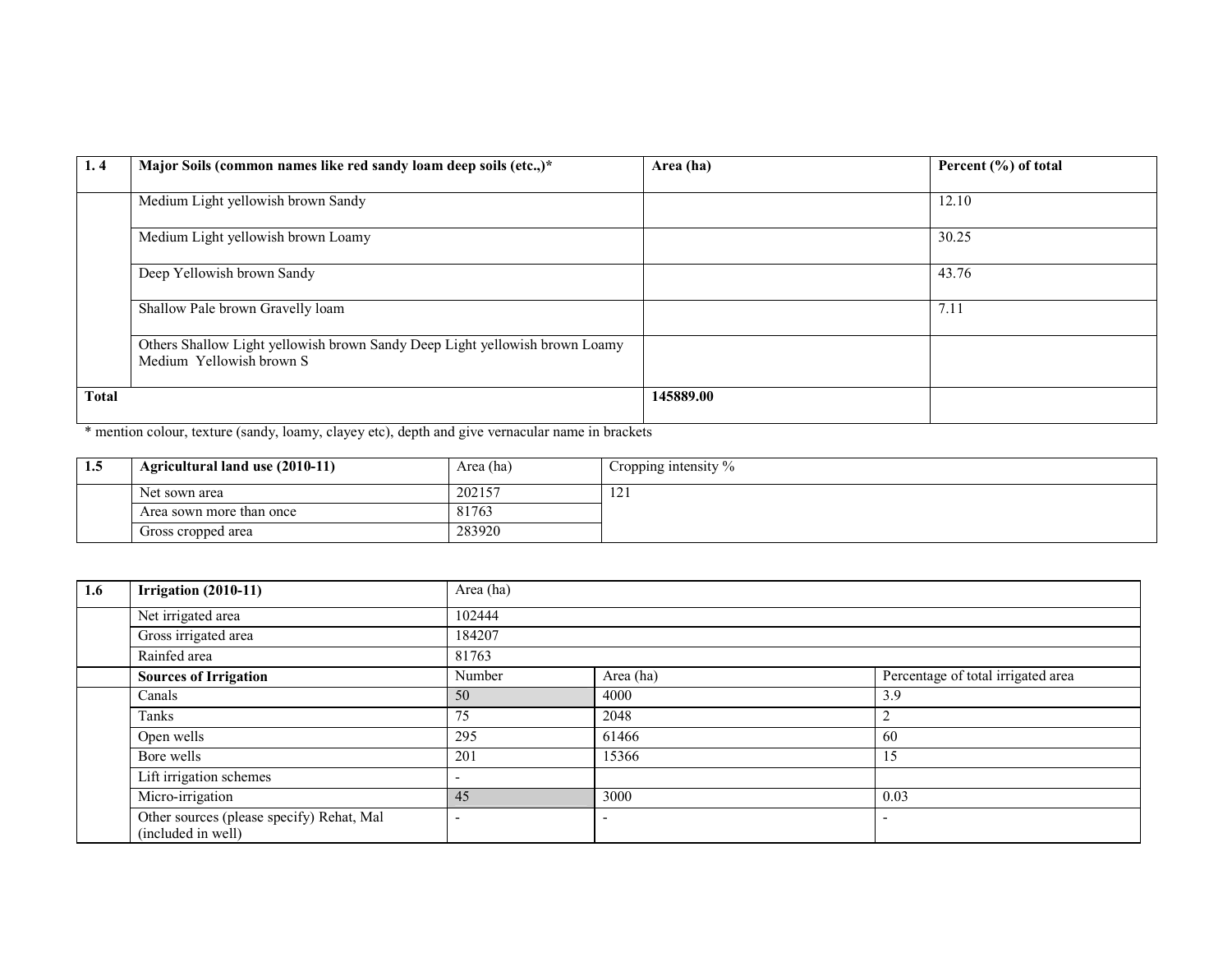| Groundwater availability and use* (Data<br>source: State/Central Ground water                         | No. of blocks/ Tehsils $(%)$ area | Quality of water (specify the problem such as<br>high levels of arsenic, fluoride, saline etc) |
|-------------------------------------------------------------------------------------------------------|-----------------------------------|------------------------------------------------------------------------------------------------|
| <b>Department</b> / <b>Board</b> )                                                                    |                                   |                                                                                                |
| Over exploited                                                                                        |                                   |                                                                                                |
| Critical                                                                                              |                                   |                                                                                                |
| Semi-critical                                                                                         |                                   |                                                                                                |
| Safe                                                                                                  |                                   |                                                                                                |
| Wastewater availability and use                                                                       |                                   |                                                                                                |
| Ground water quality                                                                                  |                                   |                                                                                                |
| *over-exploited: groundwater utilization > 100%; critical: 90-100%; semi-critical: 70-90%; safe: <70% |                                   |                                                                                                |

## 1.7 Area under major field crops & horticulture etc. (2010-11)

| 1.7 | <b>Major Field Crops cultivated</b> | Area (ha)                |                          |                          |                  |         |              |                          |                  |
|-----|-------------------------------------|--------------------------|--------------------------|--------------------------|------------------|---------|--------------|--------------------------|------------------|
|     | $(2010-11)$                         | <b>Kharif</b>            |                          |                          |                  | Rabi    |              |                          | <b>Total</b>     |
|     |                                     | <b>Irrigated</b>         | Rainfed                  | <b>Total</b>             | <b>Irrigated</b> | Rainfed | <b>Total</b> |                          |                  |
|     | Pearl millet                        | 13295                    | 93131                    | 106426                   |                  |         |              |                          | 106426           |
|     | Cluster bean                        | 5290                     | 10190                    | 15480                    |                  |         |              |                          | 15480            |
|     | Moth bean                           | 220                      | 6700                     | 6920                     |                  |         |              |                          | 6920             |
|     | Green gram                          | 1600                     | 10300                    | 11900                    |                  |         |              |                          | 11900            |
|     | Sorghum                             | 2000                     | 4515                     | 6515                     |                  |         |              |                          | 6515             |
|     | Sesame                              | 150                      | 8900                     | 9050                     |                  |         |              |                          | 9050             |
|     | Cow pea                             | 120                      | 7200                     | 7320                     |                  |         |              |                          | 7320             |
|     | Groundnut                           | $\overline{50}$          | 250                      | 300                      |                  |         |              |                          | $\overline{300}$ |
|     | Castor                              | 1200                     | 920                      | 2120                     |                  |         |              |                          | 2120             |
|     | Cotton                              | 1395                     | 1015                     | 2410                     |                  |         |              |                          | 2410             |
|     | Mustard                             | L,                       | $\overline{a}$           | $\blacksquare$           | 9175             | 275     | 9450         |                          | 9450             |
|     | Wheat                               | ÷,                       | ÷,                       | $\overline{\phantom{a}}$ | 10972            | 120     | 11092        |                          | 11092            |
|     | Cumin                               | ÷,                       | $\overline{a}$           | $\overline{\phantom{a}}$ | 7300             | 90      | 7390         |                          | 7390             |
|     | Barley                              | $\overline{a}$           | $\overline{a}$           | $\blacksquare$           | 8500             | 1500    | 10000        |                          | 10000            |
|     | Gram                                | $\overline{a}$           | $\overline{a}$           | $\overline{\phantom{a}}$ | 6095             | 1710    | 7805         |                          | 7805             |
|     | Taramira                            | $\overline{a}$           | $\overline{\phantom{0}}$ | $\overline{\phantom{a}}$ | 595              | 1276    | 1871         |                          | 1871             |
|     | Fenu greek (Methi)                  | ÷,                       | $\overline{a}$           | $\overline{\phantom{a}}$ | 3200             | 150     | 3350         |                          | 3350             |
|     | Fennel                              | $\overline{\phantom{a}}$ | $\overline{a}$           | $\overline{\phantom{a}}$ | 1720             | 350     | 2070         |                          | 2070             |
|     | Total area (ha)                     |                          | Irrigated                |                          |                  | Rainfed |              |                          |                  |
|     | Ber                                 | 1500                     |                          |                          | $\boldsymbol{0}$ |         |              | $\overline{\phantom{a}}$ |                  |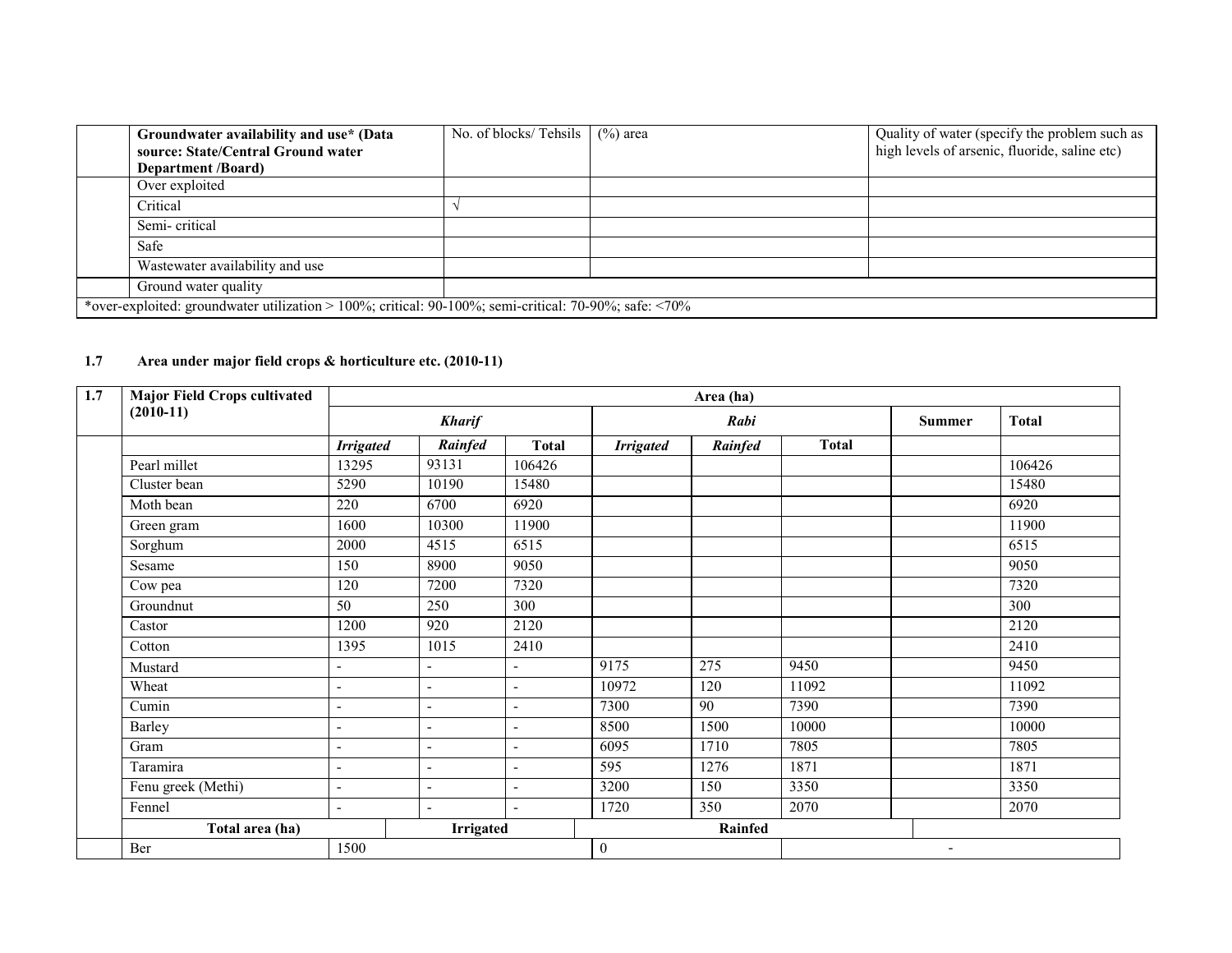| Aonla                                      | 910               | 250              | $\overline{\phantom{a}}$ |
|--------------------------------------------|-------------------|------------------|--------------------------|
| Lemon                                      | 1610              | 476              | $\overline{\phantom{a}}$ |
| Guava                                      | 50                | 717              | $\overline{\phantom{a}}$ |
| Lisoda                                     | 1200              | 200              | $\overline{\phantom{a}}$ |
| Pomegranate                                | $\overline{75}$   | 10               | $\blacksquare$           |
| Papaya                                     | 720               | 200              | $\overline{\phantom{a}}$ |
| Horticultural crops -<br><b>Vegetables</b> | <b>Total area</b> | <b>Irrigated</b> | Rainfed                  |
| Chillies                                   | 4200              | 3200             | 1000                     |
| Onion                                      | 911               | 700              | 211                      |
| Carrot                                     | 920               | 620              | 300                      |
| Tomato                                     | 1176              | 1000             | 176                      |
| <b>Brinjal</b>                             | 1309              | 875              | 434                      |
| Cole crops                                 | 1678              | 1276             | 402                      |
| Melon-Musk                                 | 1302              | 120              | 1182                     |
| <b>Medicinal and Aromatic</b><br>Crops     | <b>Total area</b> | <b>Irrigated</b> | Rainfed                  |
| Isabgol                                    | 421               | 421              | $\blacksquare$           |
| Sua                                        | 221               | 95               | 126                      |

|     | <b>Plantation crops</b>                     | <b>Total area</b>        | <b>Irrigated</b>         | <b>Rainfed</b>           |              |
|-----|---------------------------------------------|--------------------------|--------------------------|--------------------------|--------------|
|     | Mahandi (Henna)                             | 40000                    | $\overline{\phantom{a}}$ | 40000                    |              |
|     | <b>Fodder crops</b>                         | <b>Total area</b>        | <b>Irrigated</b>         | Rainfed                  |              |
|     | Sorghum                                     | 1621                     | 200                      | 1421                     |              |
|     | Pearl millet fodder                         | 920                      | 200                      | 720                      |              |
|     | Cluster bean fodder                         | 1720                     | 406                      | 1314                     |              |
|     | Lucerne fodder                              | 2295                     | 1195                     | 1100                     |              |
|     | Fodder Carrot                               | 600                      | 520                      | 80                       |              |
|     | Others (specify)                            | $\overline{\phantom{0}}$ | $\overline{\phantom{0}}$ | $\overline{\phantom{a}}$ |              |
|     | Total fodder crop area                      |                          |                          |                          |              |
|     | <b>Grazing land</b>                         |                          |                          |                          |              |
|     | Sericulture etc                             |                          |                          |                          |              |
|     | <b>Others (Specify)</b>                     |                          |                          |                          |              |
| 1.8 | <b>Livestock</b>                            |                          | Male                     | Female                   | <b>Total</b> |
|     | Non descriptive Cattle (local low yielding) |                          |                          |                          | 350186       |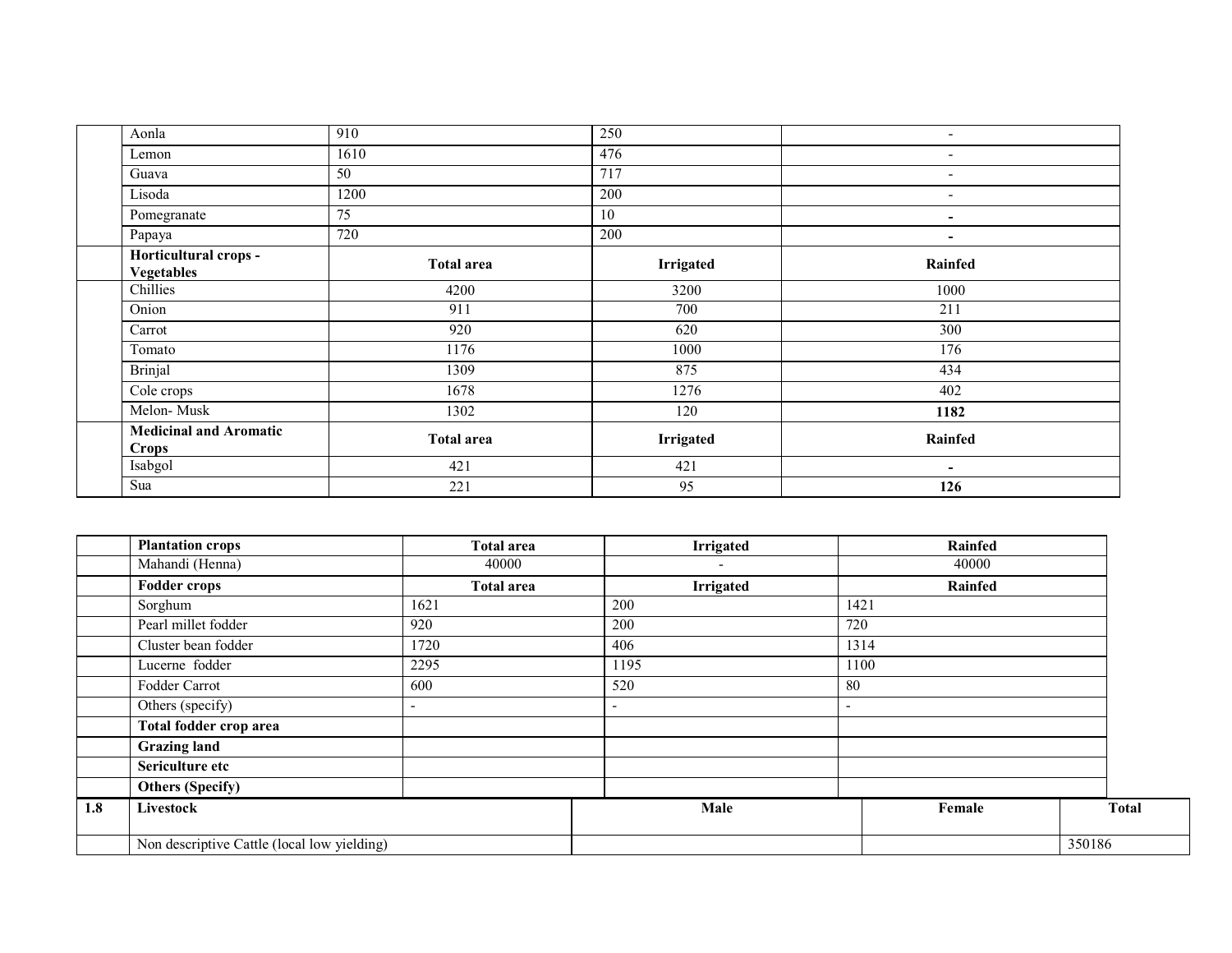|      | Crossbred cattle                                            |                  |                        |                    |                            | 8559                                  |                      |
|------|-------------------------------------------------------------|------------------|------------------------|--------------------|----------------------------|---------------------------------------|----------------------|
|      | Non descriptive Buffaloes (local low yielding)              |                  |                        |                    |                            | 315418                                |                      |
|      | <b>Graded Buffaloes</b>                                     |                  |                        |                    |                            | N.A                                   |                      |
|      | Goat                                                        |                  |                        |                    |                            | 701932                                |                      |
|      | Sheep                                                       |                  |                        |                    |                            | 924553                                |                      |
|      | Others (Camel, Pig, Yak etc.)                               |                  |                        |                    |                            | 14794                                 |                      |
|      | Commercial dairy farms (Number)                             |                  |                        |                    |                            |                                       |                      |
| 1.9  | Poultry                                                     |                  | No. of farms           |                    | Total No. of birds ()      |                                       |                      |
|      | Commercial                                                  | 154              |                        | 3900               |                            |                                       |                      |
|      | Backyard                                                    | $\overline{120}$ |                        | 53466              |                            |                                       |                      |
| 1.10 | <b>Fisheries (Data source: Chief Planning Officer)</b>      |                  |                        |                    |                            |                                       |                      |
|      |                                                             |                  |                        |                    |                            |                                       |                      |
|      | A. Capture                                                  |                  |                        |                    |                            |                                       |                      |
|      | i) Marine (Data Source: Fisheries Department)               | No. of fishermen | <b>Boats</b>           | <b>Nets</b>        |                            | <b>Storage facilities (Ice plants</b> |                      |
|      |                                                             |                  |                        |                    |                            | etc.)                                 |                      |
|      |                                                             |                  |                        |                    |                            |                                       |                      |
|      |                                                             |                  | Mechanized             | Non-<br>mechanized | Mechanized<br>(Trawl nets, | Non-<br>mechanized                    |                      |
|      |                                                             |                  |                        |                    | Gill nets)                 | (Shore Seines,                        |                      |
|      |                                                             |                  |                        |                    |                            | Stake & trap                          |                      |
|      |                                                             |                  |                        |                    |                            | nets)                                 |                      |
|      |                                                             |                  |                        |                    |                            |                                       |                      |
|      |                                                             |                  |                        |                    |                            |                                       |                      |
|      |                                                             |                  | No. Farmer owned ponds |                    | <b>No. of Reservoirs</b>   | No. of village tanks                  |                      |
|      | ii) Inland (Data Source: Fisheries Department)              |                  |                        |                    |                            |                                       |                      |
|      |                                                             |                  |                        |                    |                            |                                       |                      |
|      |                                                             |                  |                        |                    |                            |                                       |                      |
|      | <b>B.</b> Culture                                           |                  |                        |                    |                            |                                       |                      |
|      |                                                             |                  | Water Spread Area (ha) |                    | Yield (t/ha)               |                                       | Production           |
|      |                                                             |                  |                        |                    |                            |                                       | $(900 \text{ tons})$ |
|      | i) Brackish water (Data Source: MPEDA/Fisheries Department) |                  |                        |                    |                            |                                       |                      |
|      | ii) Fresh water (Data Source: Fisheries Department)         |                  |                        |                    |                            |                                       |                      |
|      | <b>Others</b>                                               |                  |                        |                    |                            |                                       |                      |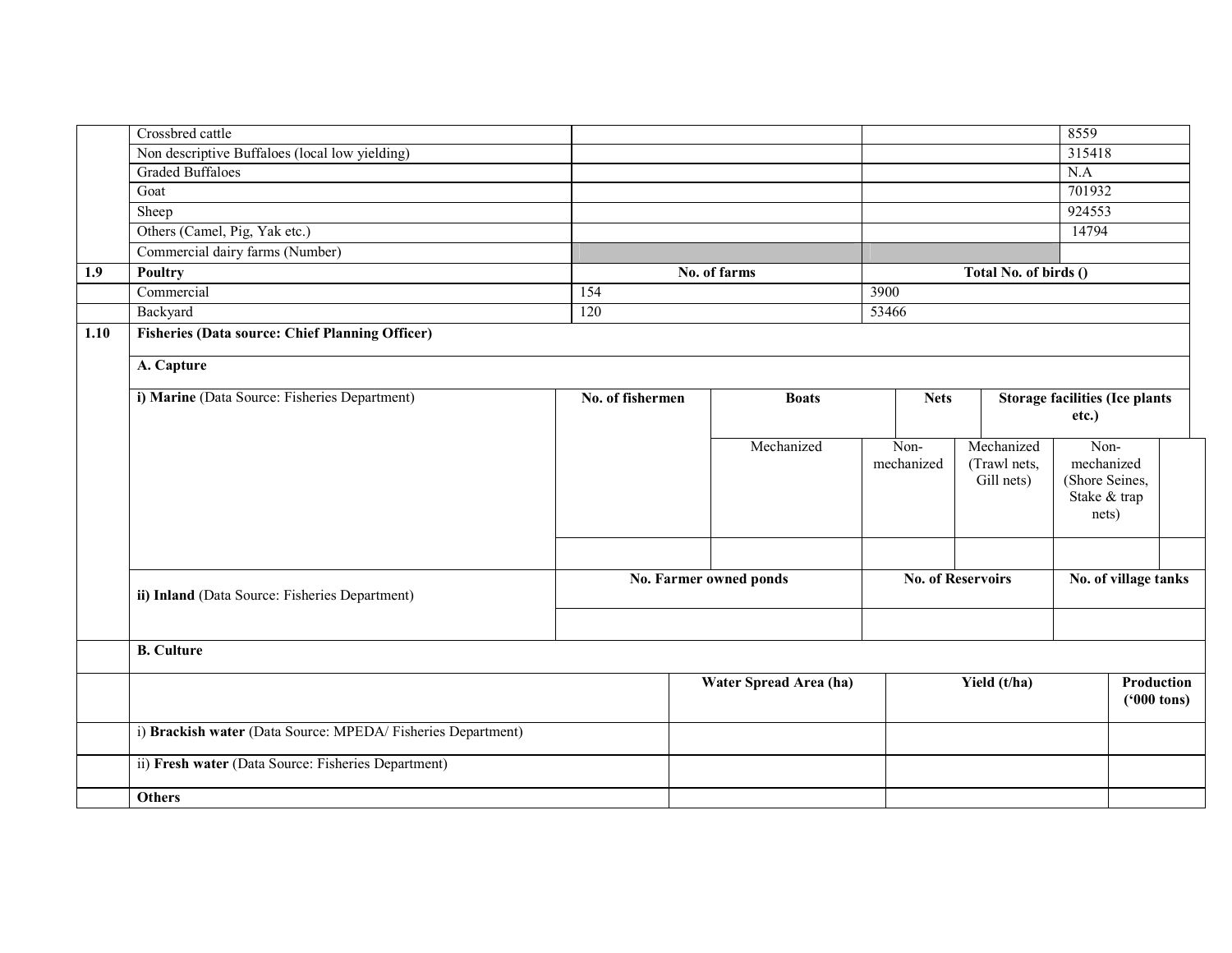| 1.11<br><b>Production and Productivity of major crops</b> |  |
|-----------------------------------------------------------|--|
|-----------------------------------------------------------|--|

| 1.11 | Name of crop | Kharif-2011        |                                                                                     |                       | <b>Rabi-2011</b>        |                     | <b>Summer</b>           |                     | <b>Total</b>            |                                        |
|------|--------------|--------------------|-------------------------------------------------------------------------------------|-----------------------|-------------------------|---------------------|-------------------------|---------------------|-------------------------|----------------------------------------|
|      |              | Production<br>(Qt) | Productivity<br>(kg/ha)                                                             | Production<br>(000 t) | Productivity<br>(kg/ha) | Production ('000 t) | Productivity<br>(kg/ha) | Production<br>(Qtl) | Productivity<br>(kg/ha) | residue as<br>fodder<br>(000)<br>tons) |
|      |              |                    | Major Field crops (Crops to be identified based on total acreage)                   |                       |                         |                     |                         |                     |                         |                                        |
|      | Pearl millet | 467610             | 540                                                                                 |                       |                         |                     |                         | 467610              | 540                     |                                        |
|      | Green gram   | 303530             | $\overline{310}$                                                                    |                       |                         |                     |                         | 303530              | 310                     |                                        |
|      | Moth bean    | 14170              | 201                                                                                 |                       |                         |                     |                         | 14170               | 201                     |                                        |
|      | Cluster bean | 358740             | 166                                                                                 |                       |                         |                     |                         | 358740              | 166                     |                                        |
|      | Groundnut    | 252011             | 1740                                                                                |                       |                         |                     |                         | 252011              | 1740                    |                                        |
|      | Castor       | 30312              | $\overline{635}$                                                                    |                       |                         |                     |                         | 30312               | 635                     |                                        |
|      | Sesame       | 458820             | 280                                                                                 |                       |                         |                     |                         | 458820              | 280                     |                                        |
|      | Cotton       | 26410              | 2100                                                                                |                       |                         |                     |                         | 26410               | 2100                    |                                        |
|      | Sorghum      | 546660             | 510                                                                                 |                       |                         |                     |                         | 546660              | 510                     |                                        |
|      | Chillies     | 271115             | 620                                                                                 |                       |                         |                     |                         | 271115              | 620                     |                                        |
|      | Cowpea       | 282110             | 199                                                                                 |                       |                         |                     |                         | 282110              | 199                     |                                        |
|      | Mustard      |                    |                                                                                     | 915990                | 1390                    |                     |                         | 915990              | 1390                    |                                        |
|      | Wheat        |                    |                                                                                     | 1382710               | 1789                    |                     |                         | 1382710             | 1789                    |                                        |
|      | Isabgol      |                    |                                                                                     | 2011                  | 421                     |                     |                         | 2011                | 421                     |                                        |
|      | Cumin        |                    |                                                                                     | 25630                 | 642                     |                     |                         | 25630               | 642                     |                                        |
|      | Taramira     |                    |                                                                                     | 275920                | 1120                    |                     |                         | 275920              | 1120                    |                                        |
|      | Gram         |                    |                                                                                     | 293690                | 862                     |                     |                         | 293690              | 862                     |                                        |
|      | Barley       |                    |                                                                                     | 73110                 | 1799                    |                     |                         | 73110               | 1799                    |                                        |
|      | Onion        |                    |                                                                                     | 104520                | 1520                    |                     |                         | 104520              | 1520                    |                                        |
|      | Garlic       |                    |                                                                                     | 92150                 | 1621                    |                     |                         | 92150               | 1621                    |                                        |
|      | Funnel       |                    |                                                                                     | 17900                 | 1820                    |                     |                         | 17900               | 1820                    |                                        |
|      | Fenugreek    |                    |                                                                                     | 16110                 | 1615                    |                     |                         | 16110               | 1615                    |                                        |
|      |              |                    | Major Horticultural crops (Crops to be identified based on total acreage Area '000) |                       |                         |                     |                         |                     |                         |                                        |
|      | Ber          | Not given          |                                                                                     |                       | Onion                   |                     |                         |                     |                         |                                        |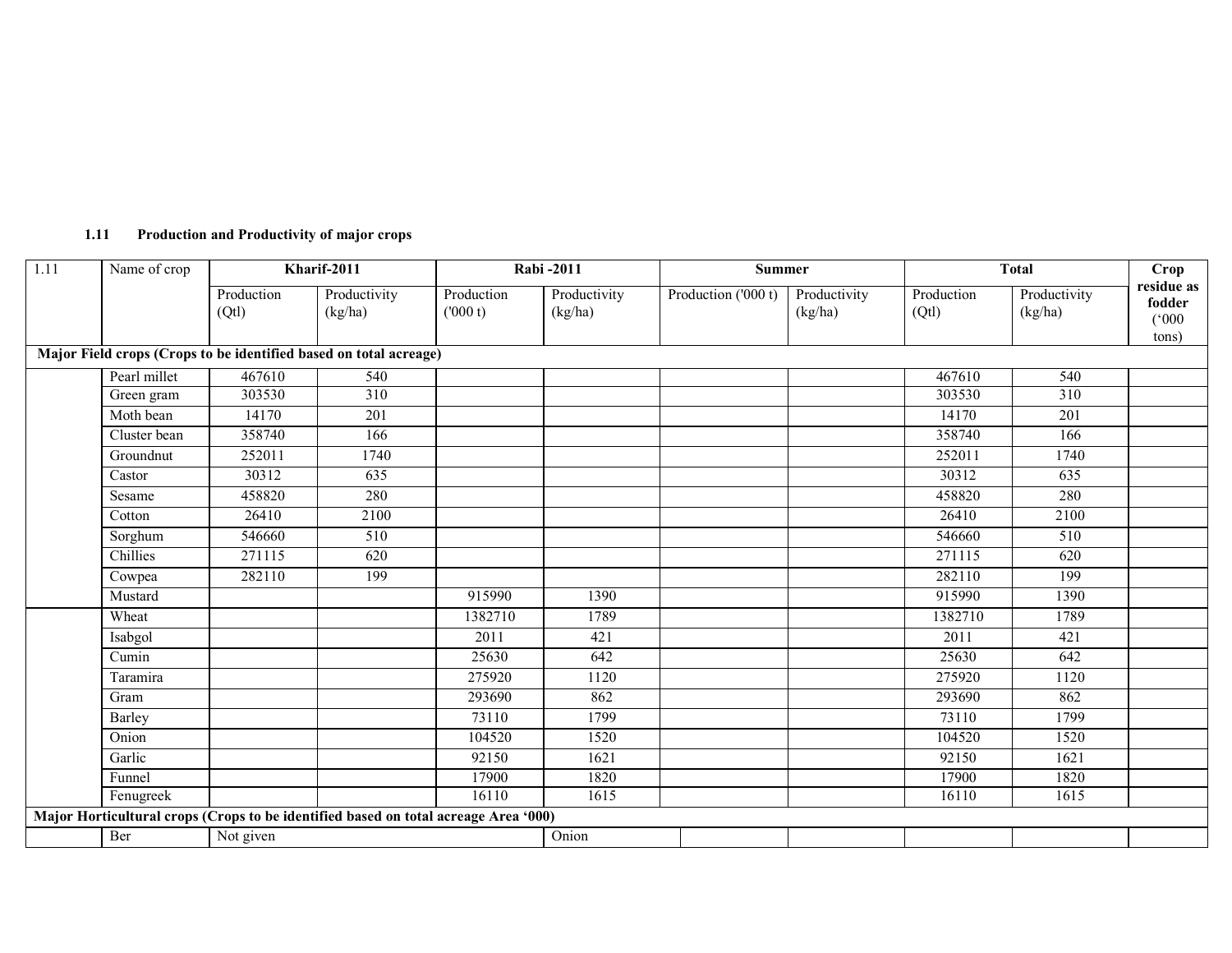| Lisoda |  | Carrot    |  |  |
|--------|--|-----------|--|--|
| Aonla  |  | Col crops |  |  |
| Lemon  |  | Tomato    |  |  |
| Guava  |  | Bringel   |  |  |
|        |  | Pea       |  |  |

| 1.12 | Sowing window for 5    | <b>Pearl millet</b>          | Green gram & Moth                     | <b>Cluster bean</b>           | <b>Sesame</b>                   | Sorghum                         |
|------|------------------------|------------------------------|---------------------------------------|-------------------------------|---------------------------------|---------------------------------|
|      | major field crops      |                              | bean                                  |                               |                                 |                                 |
|      |                        |                              |                                       |                               |                                 |                                 |
|      | Kharif-Rainfed (Start) | $2nd$ week of June           | week of July                          | $2nd$ week of July            | $2nd$ week of July              | $2nd$ week of June              |
|      | Kharif-Irrigated (End) | week of July                 | $2nd$ week of July                    | $2nd$ week of July            | $2nd$ week of July              | $2nd$ week of July              |
|      | Rabi-Rainfed (Start)   | $2nd$ week of Oct. (Mustard) | 2 <sup>nd</sup><br>$\alpha$ f<br>week | 2 <sub>nd</sub><br>of<br>week | week of Nov.<br>2 <sup>nd</sup> | 2 <sup>nd</sup><br>week of Nov. |
|      |                        |                              | Sept.(Taramira)                       | Nov. (Wheat)                  | (Isabgol)                       | (Cumin)                         |
|      | Rabi-Irrigated (End)   | $4th$ week of Oct. (Mustard) | $4^{\text{in}}$<br>of 1<br>week       | $2^n$<br>of ·<br>week         | week of Nov.<br>$4^{\text{tn}}$ | $4^{\text{in}}$<br>week of Nov. |
|      |                        |                              | Oct.(Taramira)                        | Dec. (Wheat)                  | Isabgol)                        | (Cumin)                         |

| 1.13 | What is the major contingency the district is<br>prone to? (Tick mark) | Regular                                               | <b>Occasional</b>                                            | <b>None</b>                                                |
|------|------------------------------------------------------------------------|-------------------------------------------------------|--------------------------------------------------------------|------------------------------------------------------------|
|      | Drought                                                                |                                                       |                                                              |                                                            |
|      | Flood                                                                  |                                                       |                                                              |                                                            |
|      | Cyclone                                                                |                                                       |                                                              |                                                            |
|      | Hail storm                                                             |                                                       |                                                              |                                                            |
|      | Heat wave                                                              |                                                       |                                                              |                                                            |
|      | Cold wave                                                              |                                                       |                                                              |                                                            |
|      | Frost                                                                  |                                                       |                                                              |                                                            |
|      | Sea water intrusion                                                    |                                                       |                                                              |                                                            |
|      | Pests and disease outbreak (specify)                                   | Pearl millet: Downy mildew, erget<br>& Blister beetle | Green gram & Moth bean: Leaf<br>curl, mosaic, Powdery mildew | Sesame: Macrophomina, Antigastra<br>catalaunalis, phyllody |
|      | Others (specify)                                                       |                                                       |                                                              |                                                            |

| 1.14 | Include Digital maps of | Location map of district within State as Annexure I | Enclosed: Yes |
|------|-------------------------|-----------------------------------------------------|---------------|
|      | the district for        |                                                     |               |
|      |                         | Mean annual rainfall as Annexure 2                  | Enclosed: No  |
|      |                         | Soil map as Annexure 3                              | Enclosed: Yes |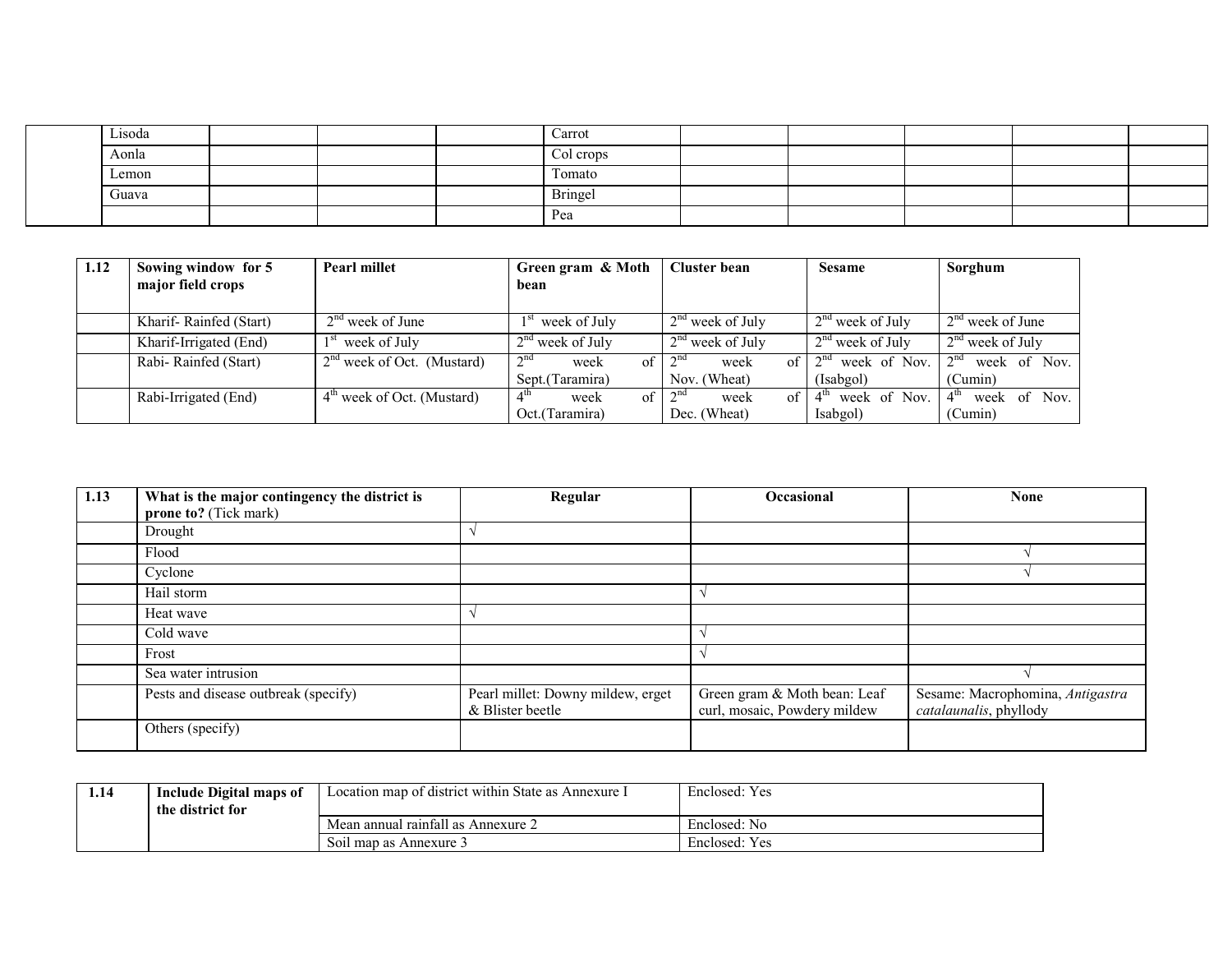

Map of Pali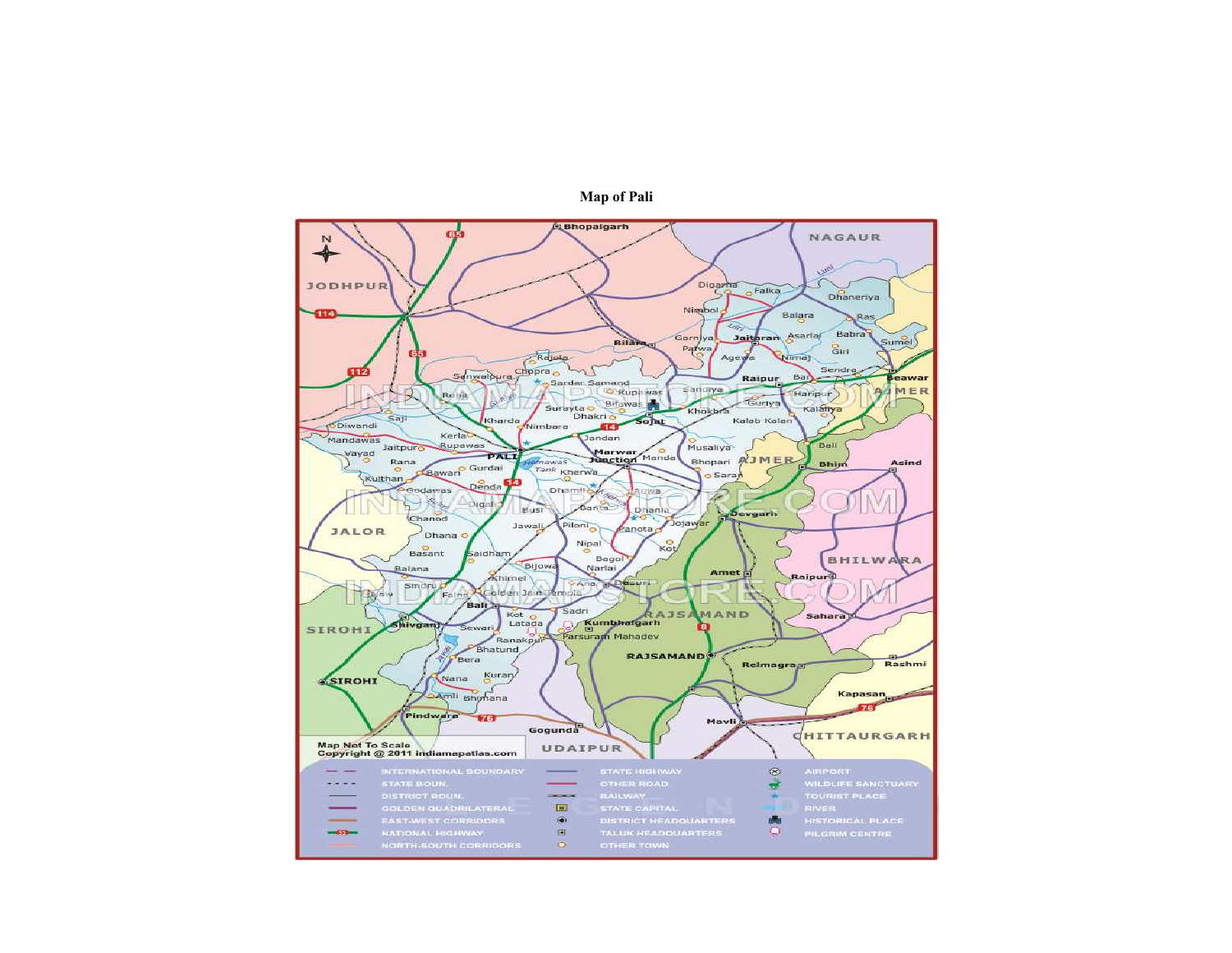Nutrient status of soil



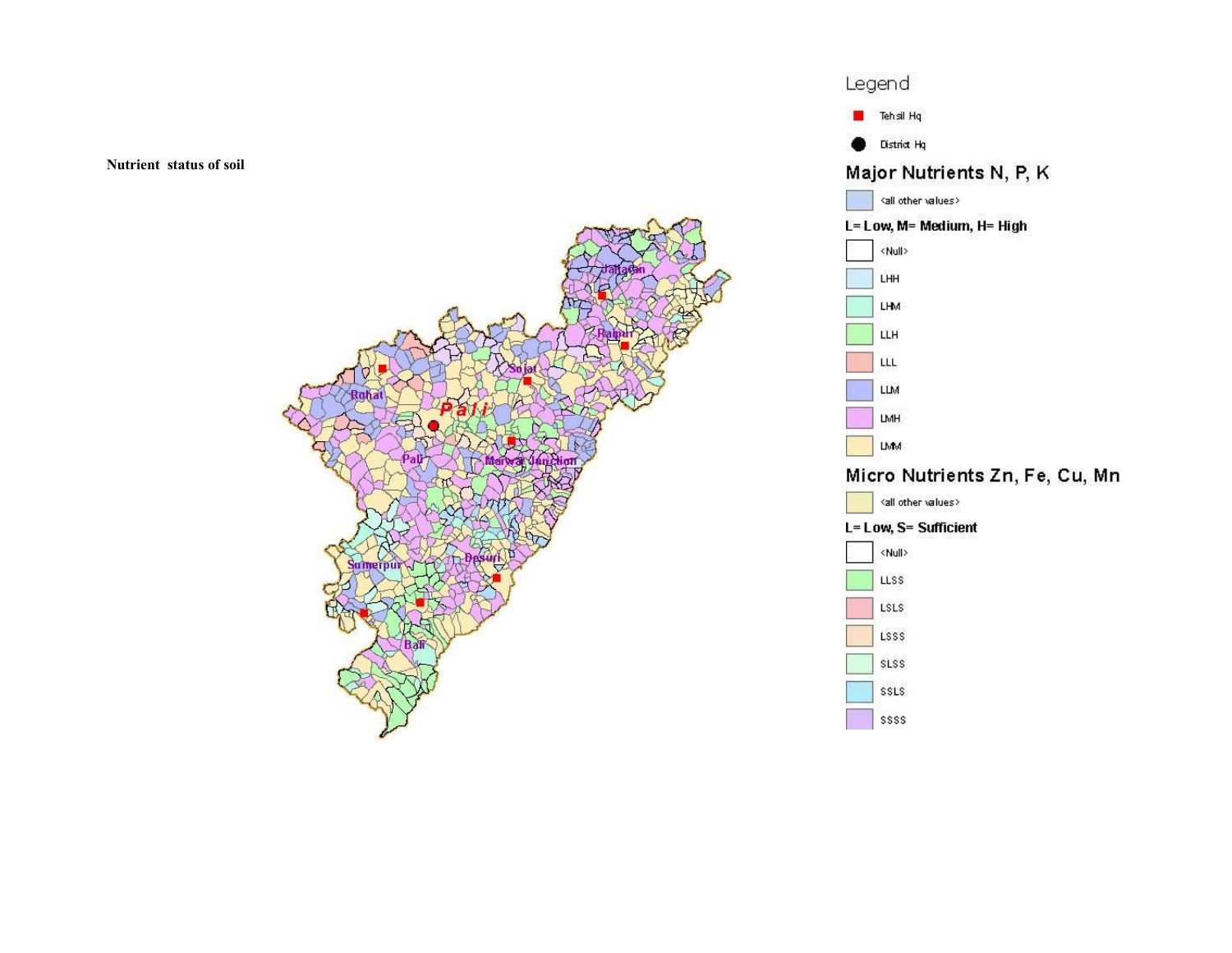#### 2.0 Strategies for weather related contingencies

2.1 Drought

#### 2.1.1 Rainfed situation

| Condition                   |                      |                                              |                                                         | <b>Suggested Contingency measures</b>                                 |                                  |
|-----------------------------|----------------------|----------------------------------------------|---------------------------------------------------------|-----------------------------------------------------------------------|----------------------------------|
| <b>Early season</b>         | <b>Major Farming</b> | Normal Crop/                                 | Change in crop / cropping systemic                      | <b>Agronomic measures</b>                                             | <b>Remarks on Implementation</b> |
| drought (delayed            | situation            | <b>Cropping system</b>                       | including variety                                       |                                                                       |                                  |
| onset)                      |                      |                                              |                                                         |                                                                       |                                  |
|                             | Rainfed              | Pearl millet: MH- 169,                       | Pearl millet: HHB- 67, HHB- 68 &                        | Early maturing varieties should be                                    | Use of NSC, RSSC, SAUs &         |
| Delay by 2 weeks            | deep yellow          | ICMH-356, RHB-121,                           | RHB-121                                                 | sown.                                                                 | other agencies certified seed.   |
|                             | brown sandy soil     | & Raj 171                                    |                                                         | Use press wheel behind tine to                                        |                                  |
| (2 <sup>nd</sup> week July) | (low rain)           | Sesame: RT 127, RT 46                        | Sesame: RT 127, RT 46 & RT 346                          | secure good germination.                                              |                                  |
|                             |                      | & RT 346                                     |                                                         | Transplanting of pearl millet                                         |                                  |
|                             |                      | Moth: RMO 40, RMO                            | Moth: RMO 40, RMO 225, RMO                              | seedling.<br>Early maturing varieties should be                       |                                  |
|                             |                      | 225, RMO 257 & RMO                           | 257 & RMO 435                                           | sown.                                                                 |                                  |
|                             |                      | 435                                          |                                                         | Grow Pulse, Sesame, Guar and                                          |                                  |
|                             |                      | Green gram: SML 668,<br>RMG 62 & RMG 268     | Green gram: SML 668                                     | Sorghum fodder crops.                                                 |                                  |
|                             |                      |                                              |                                                         | Adopt wider row spacing with low                                      |                                  |
|                             |                      | Cluster bean: RGC 936,<br>RGC 1003, RGC 1002 | Cluster bean: RGC 1017, RGC 1003,<br>RGC 1002 & RGM 112 | plant population.                                                     |                                  |
|                             |                      | & RGM 112                                    |                                                         | Timely removal of weeds, clean                                        |                                  |
|                             |                      |                                              |                                                         | cultivation & adoption of dust/                                       |                                  |
|                             |                      |                                              |                                                         | vegetative mulching                                                   |                                  |
|                             |                      |                                              |                                                         |                                                                       |                                  |
|                             | Rainfed              | Cowpea: RC 21, RC 101                        | Cowpea: RC 101 & MF 68                                  | Summer ploughing for conserving                                       | Use of NSC, RSSC, SAUs &         |
|                             | medium light         | & MF 68                                      |                                                         | moisture in the soil.                                                 | other agencies certified seed.   |
|                             | brown loamy          | Mahandi (Henna)                              | Mahandi (Henna)                                         | Compartmental bunding of field.                                       |                                  |
|                             | soil                 | Sorghum (seed)                               | Sorghum (fodder                                         | Ridge and furrow (45 or 60 cm)                                        |                                  |
|                             | (medium rain)        | Sorghum(fodder: RSG                          | Sorghum (fodder): RSG 59-3, CSV                         | system                                                                |                                  |
|                             |                      | 59-3, MP Chari,                              | 17, CSV 23, MP Chari, Rajasthan                         | Use of FYM in every third year                                        |                                  |
|                             |                      | Rajasthan Chari                              | Chari                                                   | Inter cropping or mix cropping                                        |                                  |
|                             |                      | Peral millet (fodder: Raj                    | Pearlmillet (fodder): Raj Chari, Raj                    | with pulses and sesame.                                               |                                  |
|                             |                      | Chari, Raj 171 & Pusa                        | 171 & Pusa gaint                                        | Water harvesting tank for terminal<br>drought life saving irrigation. |                                  |
|                             |                      | gaint                                        |                                                         |                                                                       |                                  |
|                             |                      |                                              |                                                         |                                                                       |                                  |
|                             |                      |                                              |                                                         |                                                                       |                                  |
|                             |                      |                                              |                                                         |                                                                       |                                  |
|                             |                      |                                              |                                                         |                                                                       |                                  |
|                             | Rainfed other        | Cowpea: RC 19, RC 101                        | Cowpea: RC 101 & MF 68                                  | Summer ploughing for conserving                                       | Use of NSC, RSSC,                |
|                             | soils (medium        | & MF 68                                      |                                                         | moisture in the soil.                                                 | SAUniversity & other agencies    |
|                             | rain)                |                                              |                                                         | Compartmental bunding of field.                                       | certified seed.                  |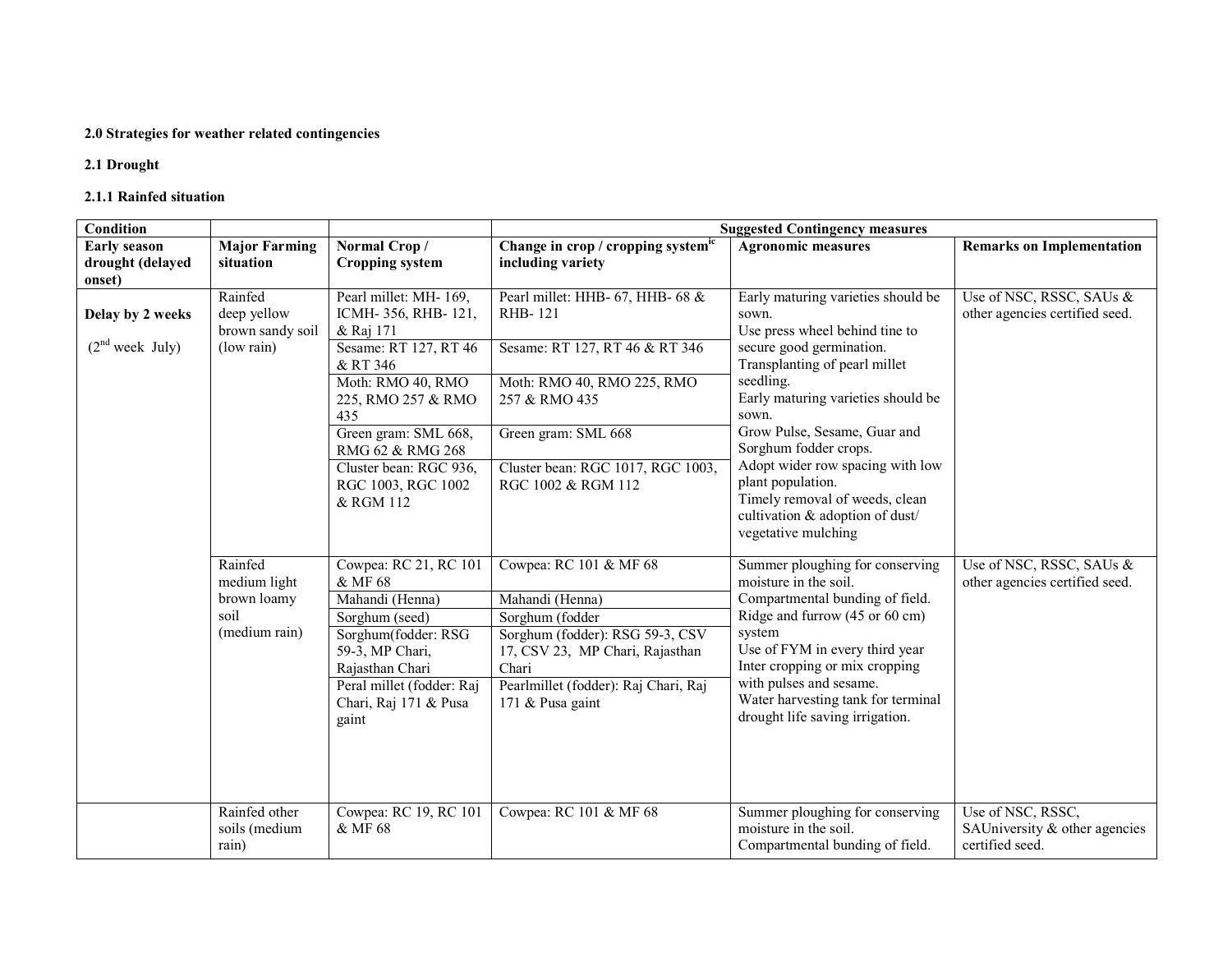| Mahandi (Henna)          | Mahandi (Henna)                     | Ridge and furrow $(45 \text{ or } 60 \text{ cm})$ |
|--------------------------|-------------------------------------|---------------------------------------------------|
| Sorghum (seed)           | Sorghum fodder                      | system                                            |
| Sorghum fodder: RSG      | Sorghum fodder: RSG 59-3, MP        | Use of FYM in every third year                    |
| 59-3, MP Chari,          | Chari, Rajasthan Chari              | Inter cropping or mix cropping                    |
| Rajasthan Chari          |                                     | with pulses and sesame.                           |
| Peral millet fodder: Raj | Pearl millet fodder: Raj Chari, Raj | Water harvesting tank for terminal                |
| Chari, Raj 171 & Pusa    | 171 $&$ Pusa Jaint                  | drought life saving irrigation.                   |
| Jaint                    |                                     |                                                   |

| Condition                                         |                                                |                                                                                                                                                                                               |                                                                                                                                                                                             | <b>Suggested Contingency measures</b>                                                                                                                                                                                                                                                                           |                                                                       |
|---------------------------------------------------|------------------------------------------------|-----------------------------------------------------------------------------------------------------------------------------------------------------------------------------------------------|---------------------------------------------------------------------------------------------------------------------------------------------------------------------------------------------|-----------------------------------------------------------------------------------------------------------------------------------------------------------------------------------------------------------------------------------------------------------------------------------------------------------------|-----------------------------------------------------------------------|
| <b>Early season</b><br>drought (delayed<br>onset) | <b>Major Farming</b><br>situation <sup>a</sup> | <b>Normal Crop/cropping</b><br>systemb                                                                                                                                                        | Change in crop/cropping<br>system <sup>c</sup>                                                                                                                                              | Agronomic measures <sup>d</sup>                                                                                                                                                                                                                                                                                 | Remarks on Implementation <sup>e</sup>                                |
| Delay by 4 weeks                                  | Rainfed<br>deep yellow<br>brown sandy soil     | Pearl millet: MH 169,<br>ICMH 356, RHB 121, & Raj<br>171                                                                                                                                      | Pearl millet: HHB 67, HHB 68<br>& RHB 121                                                                                                                                                   | Early maturing varieties should be<br>sown.<br>Use press wheel behind tine to secure                                                                                                                                                                                                                            | Use of NSC, RSSC,<br>SAUniversity & other agencies<br>certified seed. |
| (4 <sup>th</sup> week of July)                    |                                                | Sesame: RT 127, RT 46 &<br>RT 346<br>Moth bean: RMO 40,<br>RMO 225, RMO 257 &<br><b>RMO 435</b><br>Green gram: SML 668,                                                                       | Sesame: RT 127, RT 46 & RT<br>346<br>Moth bean: RMO 40, RMO<br>225, CAZRI moth 2 & 3<br>Green gram: SML 668                                                                                 | good germination.<br>Transplanting of pearlmillet seedling.<br>Grow Pulse, Sesame, Guar and<br>Sorghum fodder crops.<br>Adopt wider row spacing with low<br>plant population.                                                                                                                                   |                                                                       |
|                                                   |                                                | RMG 62 & RMG 268<br>Cluster bean                                                                                                                                                              | Cluster bean: RGC 936, RGC<br>1003 & RGM 112                                                                                                                                                | Timely removal of weeds, clean<br>cultivation & adoption of dust/<br>vegetative mulching                                                                                                                                                                                                                        |                                                                       |
|                                                   | Rainfed<br>medium light<br>brown loamy soil    | Cow pea: RC 19, RC 101 &<br>MF 68<br>Mahandi (Henna)<br>Sorghum for seed<br>Sorghum fodder: RSG 59-3,<br>MP Chari, Rajasthan Chari<br>Peral millet fodder: Raj<br>Chari, Raj 171 & Pusa Jaint | RC 19, RC 101<br>Mahandi (Henna)<br>Sorghum fodder<br>Sorghum fodder: RSG 59-3,<br>MP Chari, Rajasthan Chari<br>Pearl millet fodder: Raj Chari,<br>Raj 171 & bajara own seed for<br>fodder. | Summer ploughing for conserving<br>moisture in the soil. Compartmental<br>bunding of field.<br>Ridge and furrow (45 or 60 cm)<br>system<br>Use of FYM in every third year<br>Inter cropping or mix cropping with<br>pulses and sesame.<br>Water harvesting tank for terminal<br>drought life saving irrigation. | Use of NSC, RSSC,<br>SAUniversity & other agencies<br>certified seed. |
|                                                   | Rainfed Other<br>soils (medium<br>rain)        | Cow pea: RC 19, RC 101 &<br>MF 68<br>Mahandi (Henna)<br>Sorghum for seed                                                                                                                      | Mahandi (Henna)<br>Sorghum fodder                                                                                                                                                           | Summer ploughing for conserving<br>moisture in the soil. Compartmental<br>bunding of field.<br>Ridge and furrow (45 or 60 cm)                                                                                                                                                                                   | Use of NSC, RSSC,<br>SAUniversity & other agencies<br>certified seed. |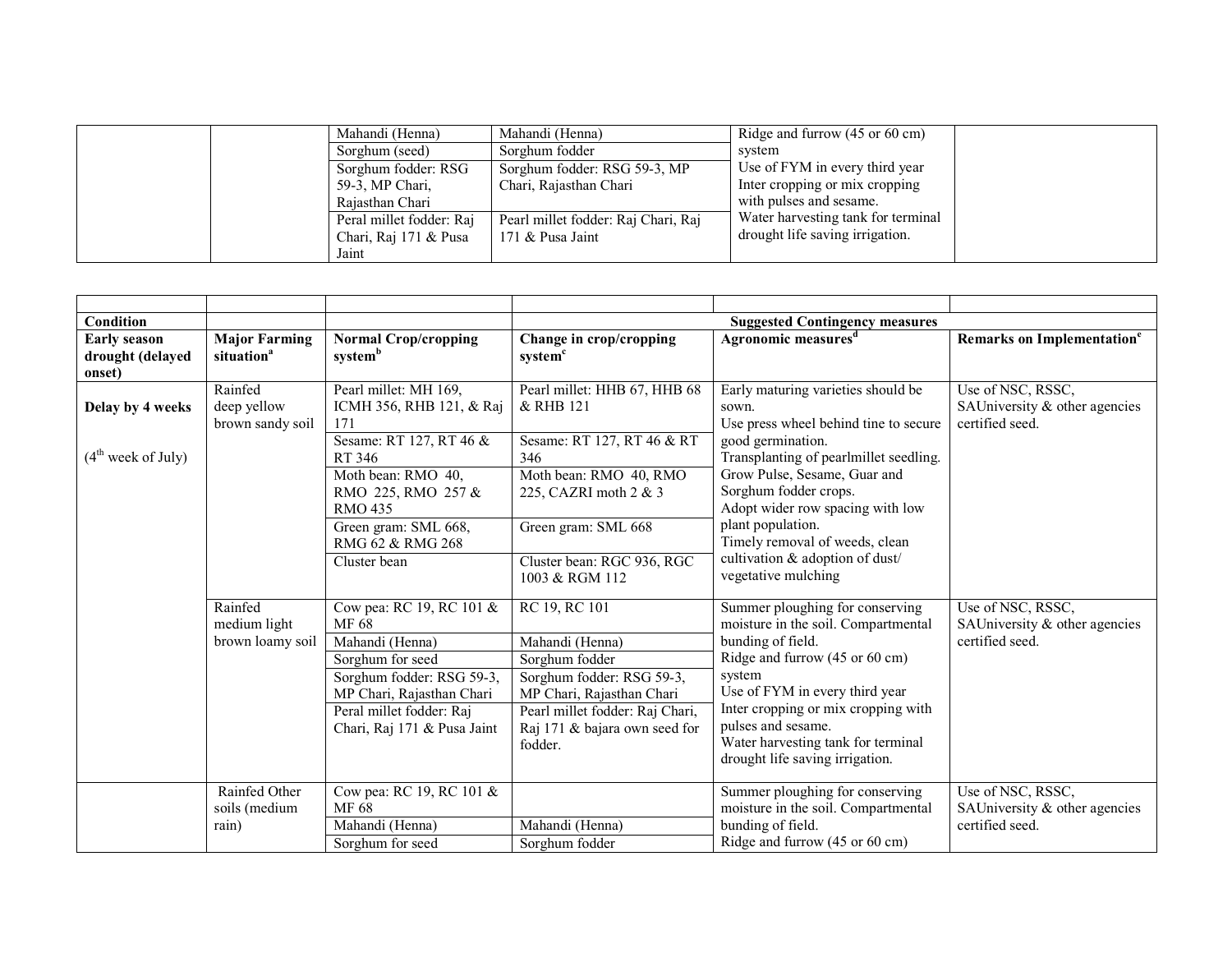|  | Sorghum fodder: RSG 59-3,   | Sorghum fodder: RSG 59-3.       | system                              |
|--|-----------------------------|---------------------------------|-------------------------------------|
|  | MP Chari, Rajasthan Chari   | MP Chari, Rajasthan Chari       | Use of FYM in every third year      |
|  | Peral millet fodder: Raj    | Pearl millet fodder: Raj Chari, | Inter cropping or mix cropping with |
|  | Chari, Raj 171 & Pusa Jaint | Raj 171 & bajara own seed for   | pulses and sesame.                  |
|  |                             | fodder.                         | Water harvesting tank for terminal  |
|  |                             |                                 | drought life saving irrigation.     |
|  |                             |                                 |                                     |

| Condition                                         |                                                |                                                                                                                                                                                              |                                                                                                                                                            | <b>Suggested Contingency measures</b>                                                                                                                                                      |                                                                         |
|---------------------------------------------------|------------------------------------------------|----------------------------------------------------------------------------------------------------------------------------------------------------------------------------------------------|------------------------------------------------------------------------------------------------------------------------------------------------------------|--------------------------------------------------------------------------------------------------------------------------------------------------------------------------------------------|-------------------------------------------------------------------------|
| <b>Early season</b><br>drought (delayed<br>onset) | <b>Major Farming</b><br>situation <sup>a</sup> | <b>Normal Crop/cropping</b><br>systemb                                                                                                                                                       | Change in crop/cropping<br>system <sup>c</sup>                                                                                                             | Agronomic measures <sup>d</sup>                                                                                                                                                            | Remarks on Implementation <sup>e</sup>                                  |
| Delay by 6 weeks<br>$(1st$ week of<br>August)     | Rainfed<br>deep yellow<br>brown sandy soil     | Pearl millet: MH 169, ICMH<br>356, RHB 121, & Raj 171<br>Sesame: RT 127, RT 46 &<br>RT 346<br>Moth bean: RMO 40, RMO                                                                         | Grow Pulse/ Guar and<br>Sorghum fodder crops.<br>RMO 40, RMO 225, RMO 257                                                                                  | Compartmental bunding of field.<br>Summer ploughing for conserving<br>moisture in the soil.<br>Adopt wider row spacing with low<br>plant population.<br>Early maturing varieties should be | Use of NSC, RSSC,<br>SAUniversity & other agencies<br>certified seed.   |
|                                                   |                                                | 225, RMO 257 & RMO 435<br>Green gram: SML 668,<br>RMG 62 & RMG 268<br>Cluster bean: RGC 936,<br>RGC 1003, RGC 1002 &<br><b>RGM 112</b>                                                       | & RMO 435, CAZRI moth 3<br>Cluster bean: RGC 936, RGC<br>1003 & RGM 112                                                                                    | sown.<br>Timely removal of weeds, clean<br>cultivation & adoption of dust/<br>vegetative mulching                                                                                          |                                                                         |
|                                                   | Rainfed<br>medium light<br>brown loamy<br>soil | Cowpea: RC 19, RC 101 &<br>MF 68<br>Mehandi (Henna)<br>Sorghum for seed<br>Sorghum fodder: RSG 59-3,<br>MP Chari, Rajasthan Chari<br>Peral millet fodder: Raj<br>Chari, Raj 171 & Pusa Jaint | Sorghum (fodder<br>Sorghum (fodder: RSG 59-3,<br>MP Chari, Rajasthan Chari<br>Pearl millet (fodder: Raj Chari,<br>Raj 171 & bajara own seed for<br>fodder. | Use of FYM in every third year<br>Inter cropping or mix<br>Cropping with pulses and sorghum<br>fodder.<br>Water harvesting tank for terminal<br>drought life saving irrigation.            | Use of NSC, RSSC,<br>SAUniversity $&$ other agencies<br>certified seed. |
|                                                   | Rainfed Other<br>soils (medium<br>rain)        | Cowpea: RC 19, RC 101 &<br>MF 68<br>Mahandi (Henna)<br>Sorghum (seed)<br>Sorghum fodder: RSG 59-3,<br>MP Chari, Rajasthan Chari<br>Peral millet fodder: Raj                                  | Grow pulse crops<br>Sorghum (fodder<br>Sorghum fodder: RSG 59-3,<br>MP Chari, Rajasthan Chari<br>Pearl millet(fodder: Raj Chari,                           | Use of FYM in every third year<br>Inter cropping or mix cropping with<br>pulses and sorghum fodder.<br>Water harvesting tank for terminal<br>drought life saving irrigation.               | Use of NSC, RSSC,<br>SAUniversity & other agencies<br>certified seed.   |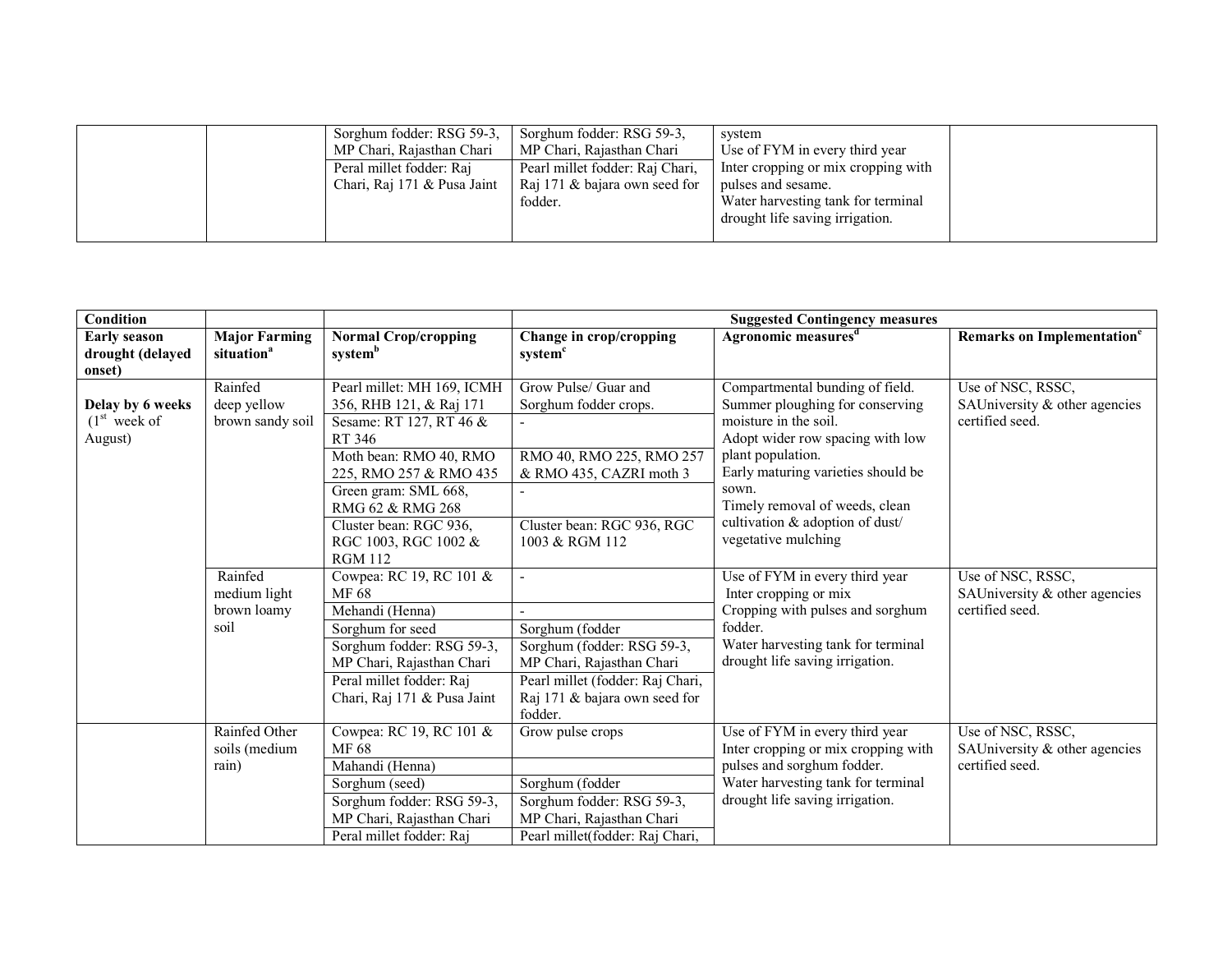| -<br>$\overline{\phantom{0}}$<br>$\Omega$<br>Kar<br>Unarı<br><sup>o</sup> usa<br>Jain.<br>$\alpha$ | -<br>Rai<br>. for<br>. owr<br>baiara<br>`seed<br>$\alpha$<br>todder. |  |
|----------------------------------------------------------------------------------------------------|----------------------------------------------------------------------|--|
|----------------------------------------------------------------------------------------------------|----------------------------------------------------------------------|--|

| <b>Condition</b>                                     |                                                |                                                                  |                                                                                                                                | <b>Suggested Contingency measures</b>                                                                                          |                                                                       |
|------------------------------------------------------|------------------------------------------------|------------------------------------------------------------------|--------------------------------------------------------------------------------------------------------------------------------|--------------------------------------------------------------------------------------------------------------------------------|-----------------------------------------------------------------------|
| <b>Early season</b><br>drought (delayed<br>onset)    | <b>Major Farming</b><br>situation <sup>a</sup> | <b>Normal Crop/cropping</b><br>system <sup>b</sup>               | Change in crop/cropping<br>system <sup>c</sup>                                                                                 | Agronomic measures <sup>d</sup>                                                                                                | <b>Remarks</b> on<br>Implementation <sup>e</sup>                      |
| Delay by 8 weeks<br>(Specify month) End<br>of August | Rainfed<br>deep yellow<br>brown sandy<br>soil  | Pearl millet: MH 169,<br>ICMH 356, RHB 121, &<br>Raj 171         | No crop can be grown<br>Moisture can be conserved for<br>rabi gram, Taramira and<br>mustard<br>Land preparation for rabi crops | Compartmental bunding of field.<br>Summer ploughing for conserving<br>moisture in the soil.                                    | Use of NSC, RSSC,<br>SAUniversity & other agencies<br>certified seed. |
|                                                      |                                                | Sesame: RT 127, RT 46 &<br>RT 346<br>Moth: RMG 40, RMG 225,      |                                                                                                                                | Grow Pulses, Guar and Sorghum<br>fodder crops.<br>Adopt wider row spacing with low                                             |                                                                       |
|                                                      |                                                | RMG 257 & RMO 435<br>Green gram: SML 668,<br>RMG 62 & RMG 268    |                                                                                                                                | plant population.<br>Early maturing varieties should be<br>sown.<br>Use press wheel behind tine to<br>secure good germination. |                                                                       |
|                                                      |                                                | Cluster bean: RGC 936,<br>RGC 1003, RGC 1002 &<br><b>RGM 112</b> | Cluster bean for fodder or green<br>manuring: RGC 936, RGC 1003<br>& RGM 112                                                   | Timely removal of weeds, clean<br>cultivation & adoption of dust/<br>vegetative mulching                                       |                                                                       |
|                                                      | Rainfed<br>medium light                        | Cowpea: RC 19, RC 101 &<br>MF 68                                 |                                                                                                                                | Inter cropping or mix cropping<br>with pulses and sorghum fodder.                                                              | Use of NSC, RSSC,<br>SAUniversity & other agencies                    |
|                                                      | brown loamy<br>soil                            | Mahandi (Henna)<br>Sorghum for seed                              | Sorghum fodder                                                                                                                 | Use of FYM in every third year<br>Timely adoption of plant protection                                                          | certified seed.                                                       |
|                                                      |                                                | Sorghum fodder: RSG 59-<br>3, MP Chari, Rajasthan<br>Chari       | Sorghum fodder: RSG 59-3, MP<br>Chari, Rajasthan Chari                                                                         | measures.<br>Water harvesting tank for terminal<br>drought life saving irrigation.                                             |                                                                       |
|                                                      |                                                | Bajra fodder: Raj Chari, Raj<br>171 & Pusa Jaint                 | Bajara fodder: Raj Chari, Raj<br>171 & bajara own seed for<br>fodder.                                                          | Timely sowing by early irrigating<br>where irrigation facility available.                                                      |                                                                       |
|                                                      | Rainfed Other<br>soils (medium                 | Cowpea: RC 19, RC 101 &<br>MF 68                                 |                                                                                                                                | Inter cropping or mix cropping<br>with pulses and sorghum fodder.                                                              | Use of NSC, RSSC,<br>SAUniversity & other agencies                    |
|                                                      | rain)                                          | Mahandi (Henna)<br>Sorghum for seed                              | Sorghum fodder                                                                                                                 | Use of FYM in every third year<br>Timely adoption of plant protection<br>measures.                                             | certified seed.                                                       |
|                                                      |                                                | Sorghum fodder: RSG 59-<br>3, MP Chari, Rajasthan                | Sorghum fodder: RSG 59-3, MP<br>Chari, Rajasthan Chari                                                                         | Water harvesting tank for terminal<br>drought life saving irrigation.                                                          |                                                                       |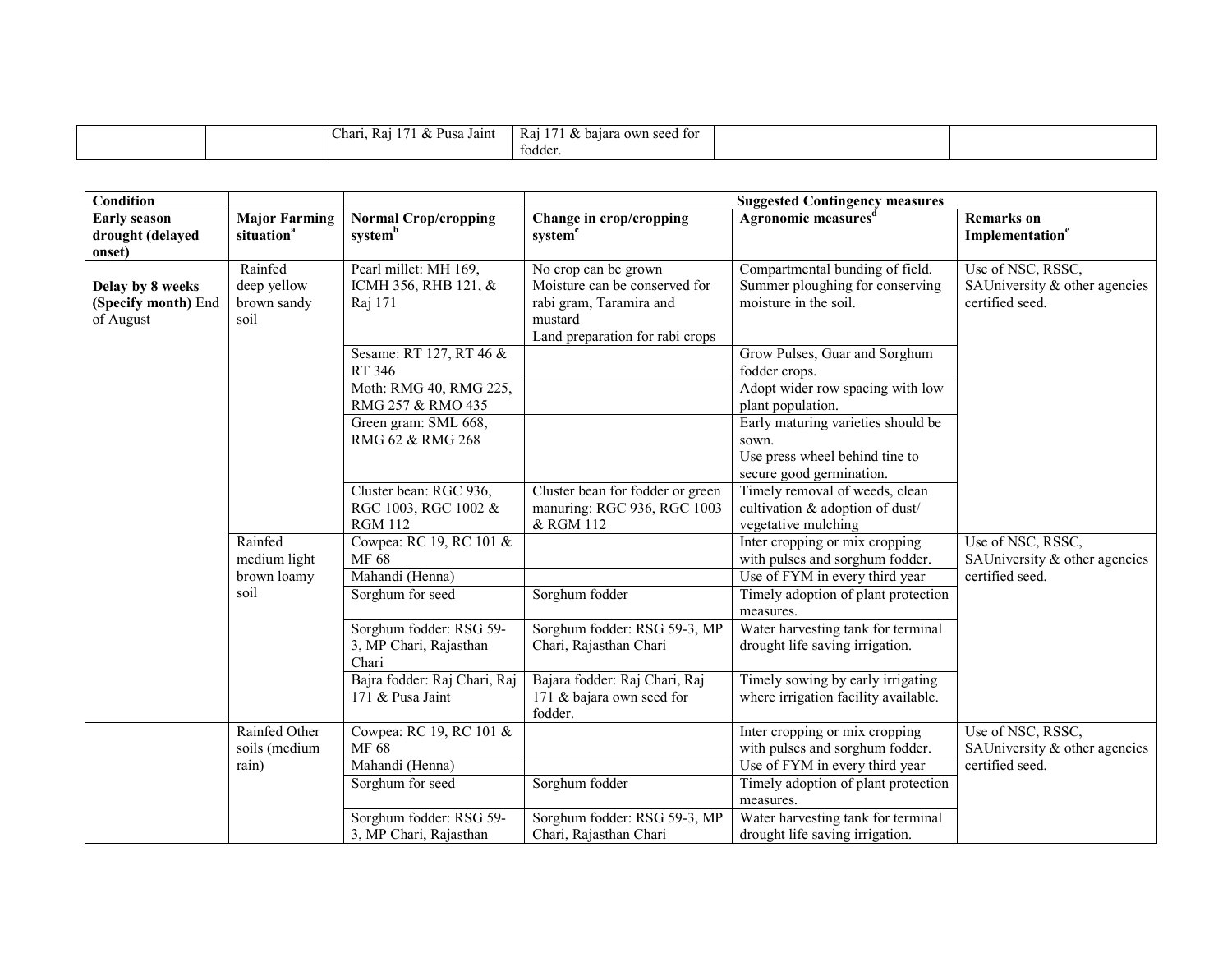|  | Chari                        |                               |                                      |
|--|------------------------------|-------------------------------|--------------------------------------|
|  | Baira fodder: Rai Chari, Rai | Bajara fodder: Raj Chari, Raj | Timely sowing by early irrigating    |
|  | 171 $&$ Pusa Jaint           | 171 & bajara own seed for     | where irrigation facility available. |
|  |                              | fodder                        |                                      |

| Condition                                                                                                   |                                                |                                                                         | <b>Suggested Contingency measures</b>                                                                                                   |                                                                                                                                                      |                                                                    |  |
|-------------------------------------------------------------------------------------------------------------|------------------------------------------------|-------------------------------------------------------------------------|-----------------------------------------------------------------------------------------------------------------------------------------|------------------------------------------------------------------------------------------------------------------------------------------------------|--------------------------------------------------------------------|--|
| Early season drought                                                                                        | Major                                          | <b>Normal</b>                                                           | Crop management $c$                                                                                                                     | Soil nutrient & moisture conservation<br>measues <sup>d</sup>                                                                                        | Remarks on Implementation <sup>e</sup>                             |  |
| (Normal onset)                                                                                              | Farming<br>situation <sup>a</sup>              | Crop/cropping<br>systemb                                                |                                                                                                                                         |                                                                                                                                                      |                                                                    |  |
| <b>Normal onset followed</b><br>by 15-20 days dry spell<br>after sowing leading to<br>poor germination/crop | Rainfed<br>deep yellow<br>brown sandy<br>soil  | Pearl millet: MH<br>169, ICMH 356,<br>RHB 121, & Raj 171                | Gap filling in crop<br>should be filled either by<br>transplanting or re-<br>seeding of seed. Hoeing<br>$&$ weeding,                    | Compartmental bunding of field. Summer<br>ploughing for conserving moisture in the soil.<br>soil mulching                                            | Perform all Agronomical<br>operation in time according to<br>need. |  |
| stand etc.                                                                                                  |                                                | Sesame: RT 127, RT<br>46 & RT 346                                       | Timely Thinning. Gap<br>filling or resowing,<br>Hoeing & weeding                                                                        | Use of FYM in every third year                                                                                                                       | $-do-$                                                             |  |
|                                                                                                             |                                                | Moth bean: RMG 40,<br>RMG 225, RMG 257<br>& RMO 435                     | Adopt wider row<br>spacing with low plant<br>population.<br>Spray of thio urea $\omega$ 500<br>ppm in legume crops,<br>Hoeing & weeding | Timely removal of weeds, clean cultivation<br>in between intra row spacing $&$ adoption of<br>dust/vegetative mulching.                              | $-do-$                                                             |  |
|                                                                                                             |                                                | Green gram: SML<br>668, RMG 62 &<br><b>RMG 268</b>                      | Adopt wider row<br>spacing with low plant<br>population.<br>Spray of thio urea@ 500<br>ppm in legume crops,<br>Hoeing & weeding         |                                                                                                                                                      | $-do-$                                                             |  |
|                                                                                                             |                                                | Cluster bean: RGC<br>936, RGC 1003,<br><b>RGC 1002 &amp; RGM</b><br>112 | Adopt wider row<br>spacing with low plant<br>population.<br>Spray of thio urea $\omega$ 500<br>ppm in legume crops,<br>Hoeing & weeding | Water harvesting tank for light irrigation to<br>secured good germination & application of<br>life saving irrigation to prevent terminal<br>drought. | $-do-$                                                             |  |
|                                                                                                             | Rainfed<br>medium light<br>brown loamy<br>soil | Cowpea: RC 19, RC<br>101 & MF 68                                        | Adopt wider row<br>spacing with low plant<br>population.<br>Spray of thio urea $\omega$ 500<br>ppm in legume crops,<br>Hoeing & weeding |                                                                                                                                                      | Perform all Agronomical<br>operation in time according to<br>need. |  |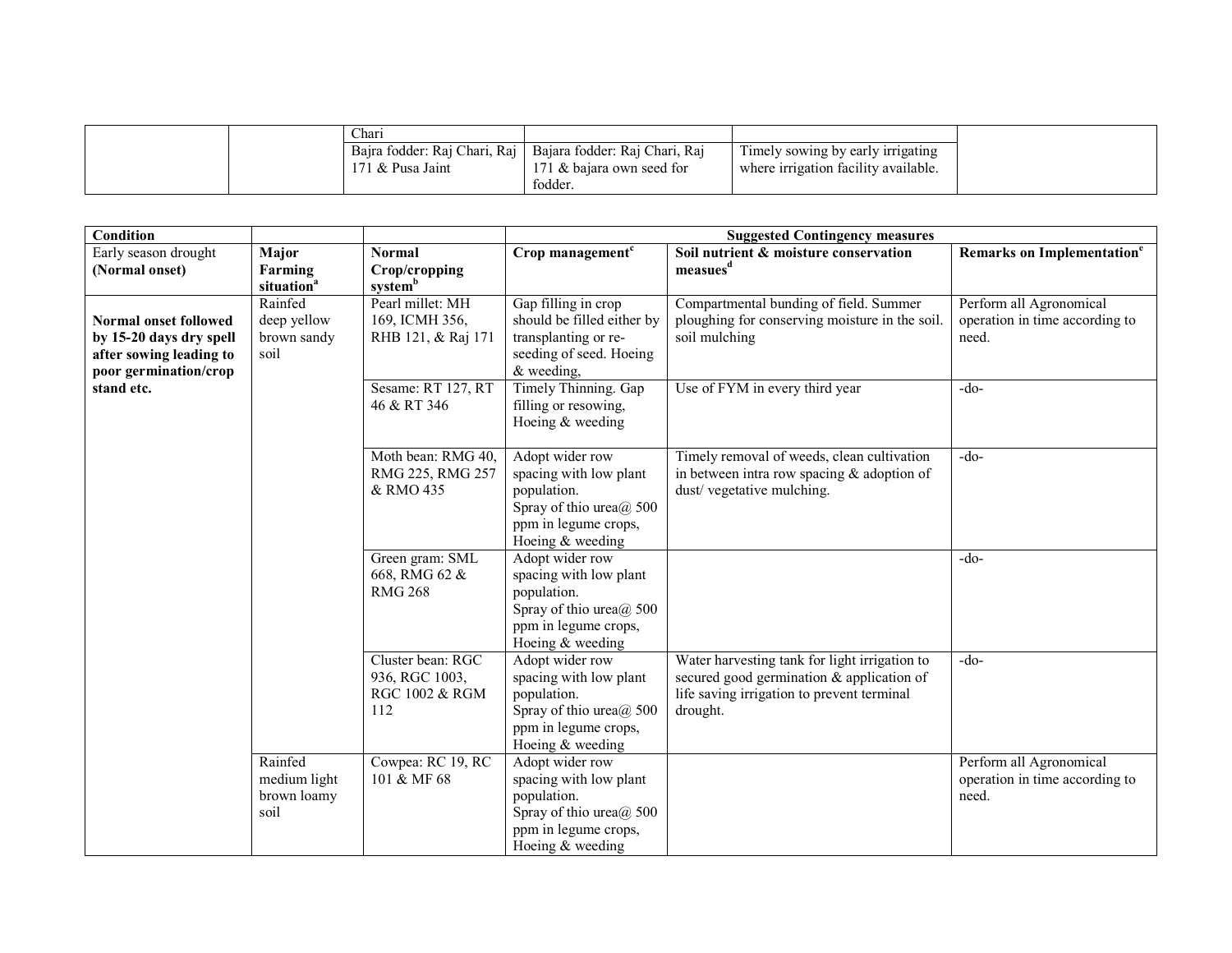|               | Mahandi (Henna)                                                                    |                         |                                |
|---------------|------------------------------------------------------------------------------------|-------------------------|--------------------------------|
|               | Sorghum for seed                                                                   |                         |                                |
|               | Sorghum fodder:                                                                    |                         |                                |
|               | RSG 59-3, MP                                                                       |                         |                                |
|               | Chari, Rajasthan                                                                   |                         |                                |
|               | Chari                                                                              |                         |                                |
|               | Bajra fodder: Raj                                                                  |                         |                                |
|               | Chari, Raj 171 &                                                                   |                         |                                |
|               | Pusa Jaint                                                                         |                         |                                |
| Rainfed Other | Cowpea: RC 19, RC                                                                  | Adopt wider row         | Perform all Agronomical        |
| soils (medium | 101 & MF 68                                                                        | spacing with low plant  | operation in time according to |
| rain)         |                                                                                    | population.             | need.                          |
|               |                                                                                    | Spray of thio urea@ 500 |                                |
|               |                                                                                    | ppm in legume crops,    |                                |
|               |                                                                                    | Hoeing & weeding Use    |                                |
|               |                                                                                    | press wheel behind tine |                                |
|               |                                                                                    | to secure good          |                                |
|               |                                                                                    | germination.            |                                |
|               | Mahandi (Henna)                                                                    |                         |                                |
|               | Sorghum for seed                                                                   |                         |                                |
|               | Sorghum fodder:                                                                    |                         |                                |
|               |                                                                                    |                         |                                |
|               |                                                                                    |                         |                                |
|               |                                                                                    |                         |                                |
|               |                                                                                    |                         |                                |
|               |                                                                                    |                         |                                |
|               | Pusa Jaint                                                                         |                         |                                |
|               | RSG 59-3, MP<br>Chari, Rajasthan<br>Chari<br>Bajra fodder: Raj<br>Chari, Raj 171 & |                         |                                |

| Condition                               |                      |                         |                                            | <b>Suggested Contingency measures</b> |                                         |
|-----------------------------------------|----------------------|-------------------------|--------------------------------------------|---------------------------------------|-----------------------------------------|
| Mid season                              | Major                | <b>Normal</b>           | Crop management                            | Soil nutrient & moisture              | <b>Remarks on Implementation</b>        |
| drought (long dry<br>spell, consecutive | Farming<br>situation | Crop/cropping<br>system |                                            | conservation measues                  |                                         |
| 2 weeks rainless                        |                      |                         |                                            |                                       |                                         |
| $(>2.5$ mm)                             |                      |                         |                                            |                                       |                                         |
| period)                                 |                      |                         |                                            |                                       |                                         |
|                                         | Rainfed              | Pearl millet: MH        | Removing alternate plant or row.           | Timely removal of weeds,              | This stage is very critical $\&$ all    |
| At vegetative                           | deep yellow          | 169, ICMH 356,          | Harvesting for fodder purpose              | clean cultivation in between          | Agronomical operation should perform in |
| stage                                   | brown sandy          | RHB 121, & Raj          |                                            | intra row spacing $&$ adoption        | time according to need.                 |
|                                         | soil                 | 171                     |                                            | of dust/vegetative mulching.          |                                         |
|                                         |                      | Sesame: RT 127, RT      | Fodder mulching and spray of Urea          | Use of FYM in every third             |                                         |
|                                         |                      | 46 & RT 346             | $(0.2\%)$ , Provide life saving protective | year.                                 |                                         |
|                                         |                      |                         | <i>irrigation.</i>                         |                                       |                                         |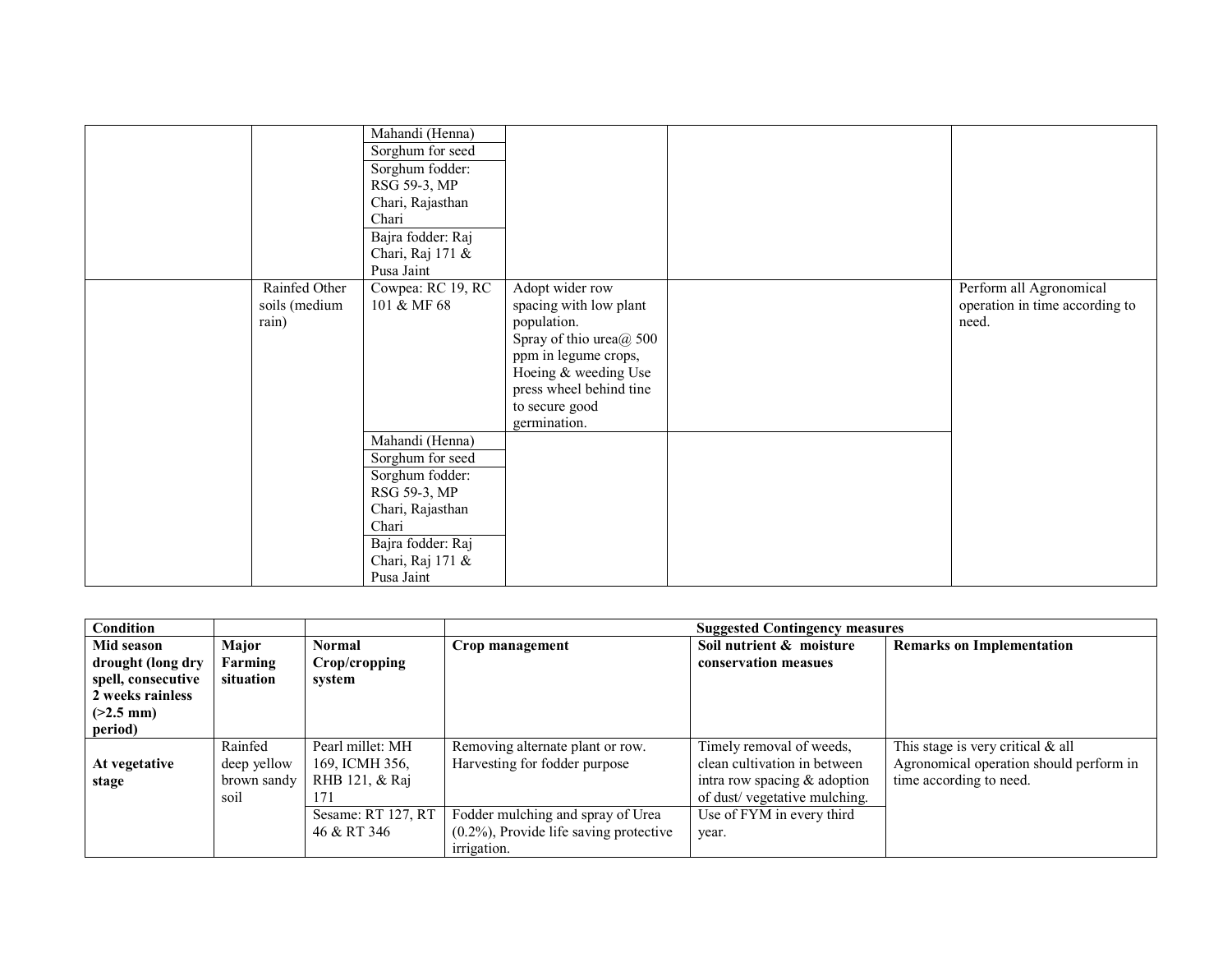|                   |                           | Moth bean: RMG<br>40, RMG 225, RMG<br>257 & RMO 435          | Spray of anti transparent. Or thiourea<br>$(a)$ 500ppm<br>Removing of weeds at 35 DAS & 40<br>DAS.                    | Water harvesting tank for<br>protective life saving<br>irrigation at vegetative stage<br>& application of irrigation to<br>prevent terminal drought. |                                                                                |
|-------------------|---------------------------|--------------------------------------------------------------|-----------------------------------------------------------------------------------------------------------------------|------------------------------------------------------------------------------------------------------------------------------------------------------|--------------------------------------------------------------------------------|
|                   |                           | Green gram: SML<br>668, RMG 62 &<br><b>RMG 268</b>           | Spray of anti transparent. Or thiourea<br>$(a)$ 500ppm                                                                |                                                                                                                                                      |                                                                                |
|                   |                           | Cluster bean: RGC<br>936, RGC 1003,<br>RGC 1002 & RGM<br>112 | Spray of anti transparent. Or thiourea<br>$(a)$ 500ppm<br>Adoption of proper and timely plant<br>protection measures. |                                                                                                                                                      |                                                                                |
| Rainfed<br>medium |                           | Cowpea: RC 19, RC<br>101 & MF 68                             | Roughing & removing phylllody<br>infested plants.                                                                     |                                                                                                                                                      | This stage is very critical $&$ all<br>Agronomical operation should perform in |
|                   | light brown<br>loamy soil | Mahandi (Henna)                                              | In case of total failure re-sowing of<br>Pulses, Guar, sesame and Sorghum<br>fodder crops.                            |                                                                                                                                                      | time according to need.                                                        |
|                   |                           | Sorghum for seed                                             |                                                                                                                       |                                                                                                                                                      |                                                                                |
|                   |                           | Sorghum fodder:<br>RSG 59-3, MP<br>Chari, Rajasthan          | Spray of thiourea at $500 - 1000$ ppm at<br>vegetative and reproductive stage.                                        |                                                                                                                                                      |                                                                                |
|                   |                           | Chari                                                        |                                                                                                                       |                                                                                                                                                      |                                                                                |
|                   |                           | Bajra fodder: Raj<br>Chari, Raj 171 &<br>Pusa Jaint          |                                                                                                                       |                                                                                                                                                      |                                                                                |
| Rainfed           |                           | Cowpea: RC 19, RC                                            | Roughing & removing phyllody                                                                                          |                                                                                                                                                      | This stage is very critical $\&$ all                                           |
|                   | Other soils<br>(medium    | 101 & MF 68<br>Mahandi (Henna)                               | infested plants.<br>In case of total failure re-sowing of                                                             |                                                                                                                                                      | Agronomical operation should perform in<br>time according to need.             |
| rain)             |                           |                                                              | Pulses, Guar, sesame and Sorghum<br>fodder crops.                                                                     |                                                                                                                                                      |                                                                                |
|                   |                           | Sorghum for seed                                             |                                                                                                                       |                                                                                                                                                      |                                                                                |
|                   |                           | Sorghum fodder:                                              | Spray of thiourea at $500 - 1000$ ppm at                                                                              |                                                                                                                                                      |                                                                                |
|                   |                           | RSG 59-3, MP                                                 | vegetative and reproductive stage.                                                                                    |                                                                                                                                                      |                                                                                |
|                   |                           | Chari, Rajasthan<br>Chari                                    |                                                                                                                       |                                                                                                                                                      |                                                                                |
|                   |                           | Bajra fodder: Raj                                            |                                                                                                                       |                                                                                                                                                      |                                                                                |
|                   |                           | Chari, Raj 171 &                                             |                                                                                                                       |                                                                                                                                                      |                                                                                |
|                   |                           | Pusa Jaint                                                   |                                                                                                                       |                                                                                                                                                      |                                                                                |

| Condition     |         |                      | <b>Suggested Contingency</b><br>measures |                 |                                              |
|---------------|---------|----------------------|------------------------------------------|-----------------|----------------------------------------------|
| Mid season    | Major   | Normal Crop/cropping | Urop management`                         | Soil nutrient & | <b>Remarks on Implementation<sup>e</sup></b> |
| drought (long | arming! | svstem               |                                          | moisture        |                                              |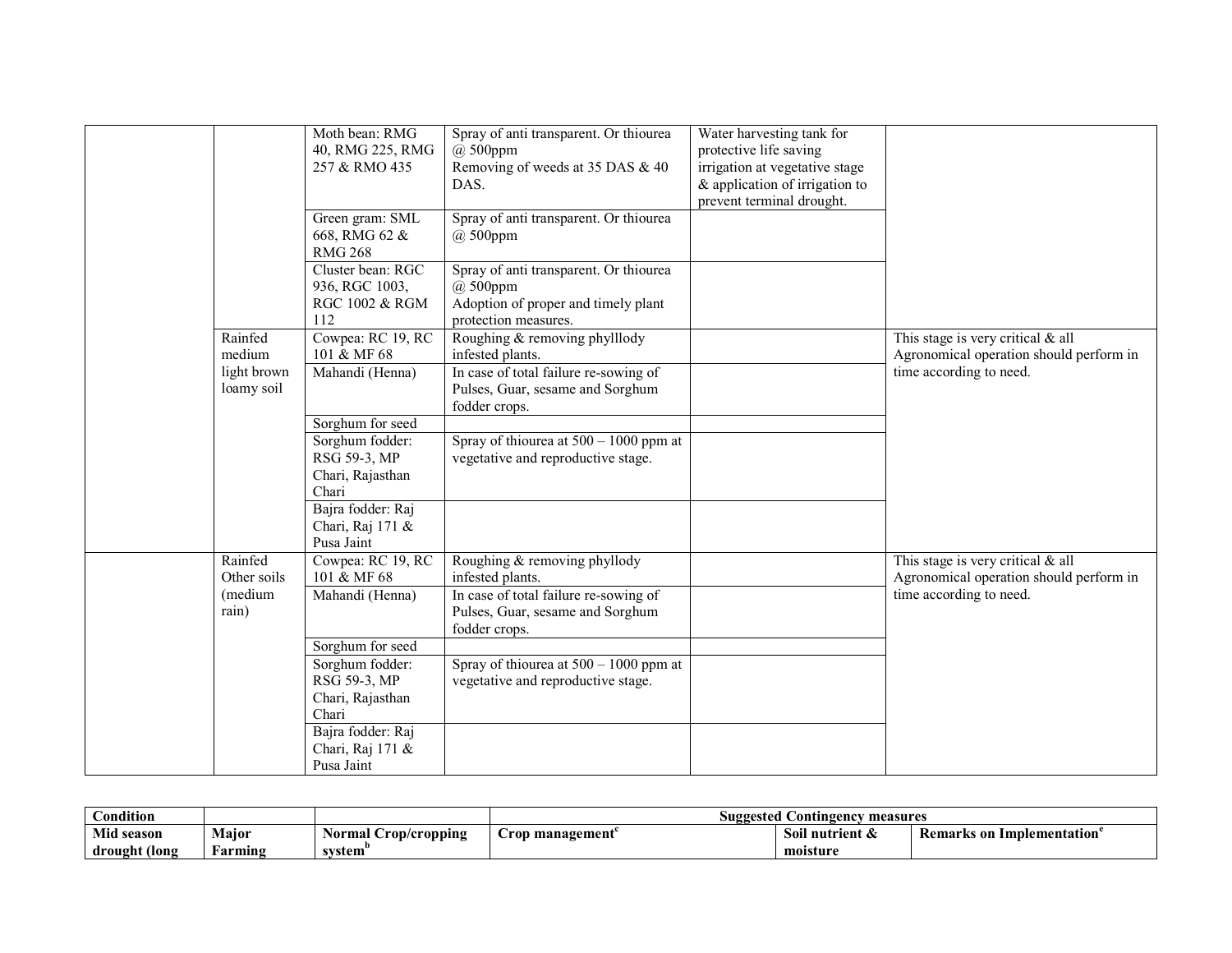| dry spell) | situation <sup>a</sup>                        |                                                                                                            |                                                                                                                                                                              | conservation                    |                                                                                                                |
|------------|-----------------------------------------------|------------------------------------------------------------------------------------------------------------|------------------------------------------------------------------------------------------------------------------------------------------------------------------------------|---------------------------------|----------------------------------------------------------------------------------------------------------------|
|            | Rainfed<br>deep yellow<br>brown sandy<br>soil | Pearl millet: MH 169,<br>ICMH 356, RHB 121, &<br>Raj 171<br>Sesame: RT 127, RT 46 &<br>RT 346              | Provide life saving protective irrigation.<br>Water harvesting tank for protective life<br>saving irrigation to prevent terminal drought.<br>Use of FYM in every third year. | Dust or vegetative<br>mulching. | This stage is also very critical $&$ all<br>Agronomical operation should<br>perform in time according to need. |
|            |                                               | Moth bean: RMG 40,<br>RMG 225, RMG 257 &<br><b>RMO 435</b>                                                 | Adoption of proper and timely plant<br>protection measures.                                                                                                                  |                                 |                                                                                                                |
|            |                                               | Green gram: SML 668,<br>RMG 62 & RMG 268                                                                   | Roughing & removing phyllody infested<br>plants.                                                                                                                             |                                 |                                                                                                                |
|            |                                               | Cluster bean: RGC 936,<br>RGC 1003, RGC 1002 &<br><b>RGM 112</b>                                           |                                                                                                                                                                              |                                 |                                                                                                                |
|            | Rainfed<br>medium light                       | Cowpea: RC 19, RC 101<br>& MF 68                                                                           | Adoption of Post harvest technology.                                                                                                                                         | Dust or vegetative<br>mulching. | This stage is also very critical $&$ all<br>Agronomical operation should                                       |
|            | brown loamy<br>soil                           | Mahandi (Henna)                                                                                            | Harvesting of crop in severe moisture stress<br>drought condition & dry in sun heat and store<br>fodder as well grain below 9% moisture in<br>store.                         |                                 | perform in time according to need.                                                                             |
|            |                                               | Sorghum for seed<br>Sorghum fodder: RSG 59-<br>3, MP Chari, Rajasthan<br>Chari<br>Bajra fodder: Raj Chari, |                                                                                                                                                                              |                                 |                                                                                                                |
|            |                                               | Raj 171 & Pusa Jaint                                                                                       |                                                                                                                                                                              |                                 |                                                                                                                |
|            | Rainfed Other<br>soils (medium                | Cowpea: RC 19, RC 101<br>& MF 68                                                                           | Adoption of Post harvest technology.                                                                                                                                         | Dust or vegetative<br>mulching. | This stage is also very critical $&$ all<br>Agronomical operation should                                       |
|            | rain)                                         | Mahandi (Henna)                                                                                            | Harvesting of crop in severe moisture stress<br>drought condition $&$ dry in sun heat and store<br>fodder as well grain below 9% moisture in<br>store.                       |                                 | perform in time according to need.                                                                             |
|            |                                               | Sorghum for seed<br>Sorghum fodder: RSG 59-<br>3, MP Chari, Rajasthan<br>Chari                             |                                                                                                                                                                              |                                 |                                                                                                                |
|            |                                               | Bajra fodder: Raj Chari,<br>Raj 171 & Pusa Jaint                                                           |                                                                                                                                                                              |                                 |                                                                                                                |

| .<br>ondition  |       |        | measures<br>Suggested<br>ontingency_<br>$\sim$ |                                    |                                        |
|----------------|-------|--------|------------------------------------------------|------------------------------------|----------------------------------------|
| <b>erminal</b> | Maior | Normal | management<br>_rop_                            | Rabi<br>measues<br>planning<br>ron | Implementation<br>⊙n<br><b>Remarks</b> |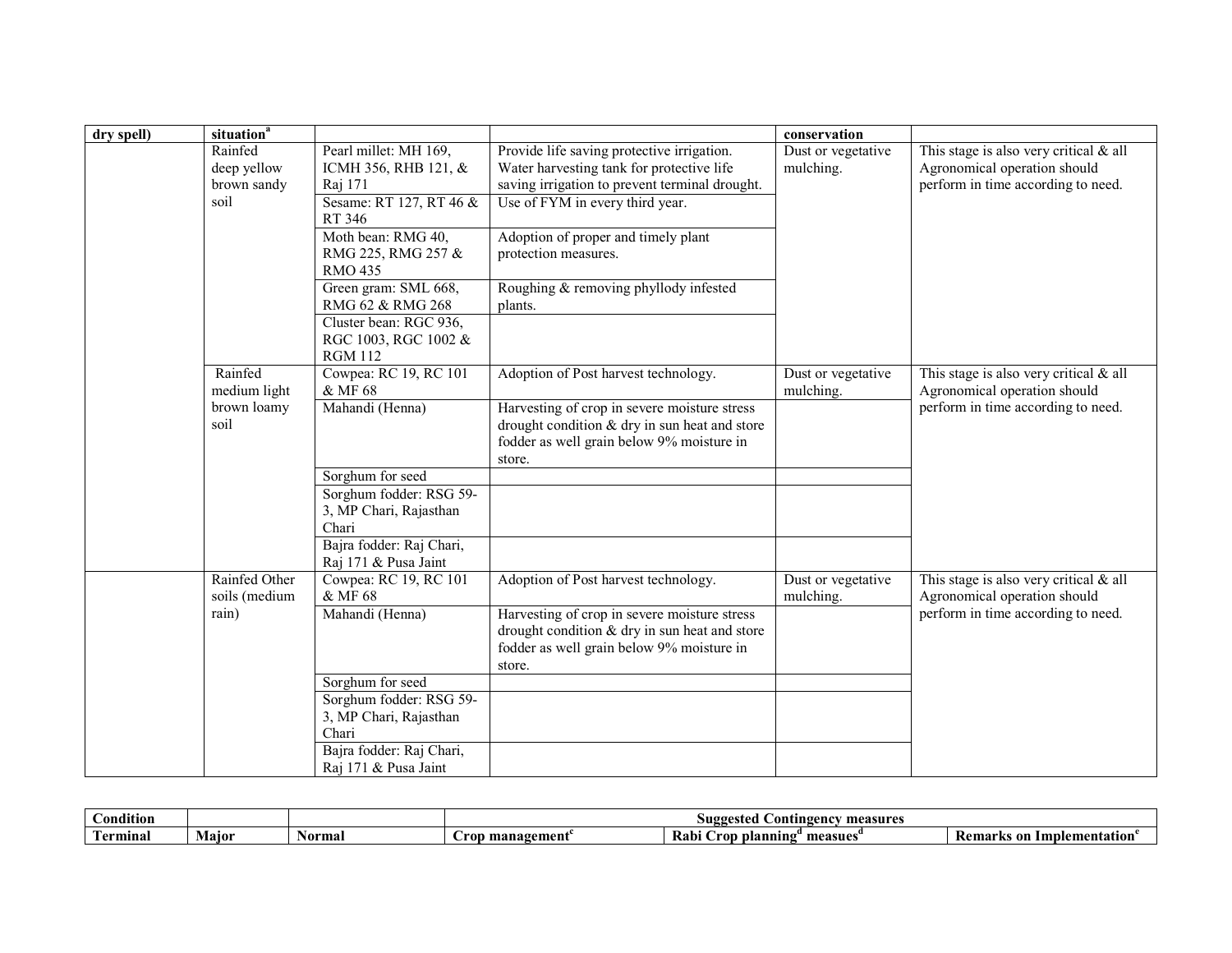| drought<br>(Early<br>withdrawal of<br>monsoon) | Farming<br>situation <sup>a</sup>              | Crop/cropping<br>systemb                                                                                                             |                                                                                                                                              |                                                                                                                                                                                                                           |                                                                                                                    |
|------------------------------------------------|------------------------------------------------|--------------------------------------------------------------------------------------------------------------------------------------|----------------------------------------------------------------------------------------------------------------------------------------------|---------------------------------------------------------------------------------------------------------------------------------------------------------------------------------------------------------------------------|--------------------------------------------------------------------------------------------------------------------|
|                                                | Rainfed<br>deep yellow<br>brown sandy<br>soil  | Pearl millet: MH 169,<br>ICMH 356, RHB 121,<br>& Raj 171                                                                             | Provide life saving protective<br>irrigation. Water harvesting tank<br>for protective life saving irrigation<br>to prevent terminal drought. | If heavy rain ( $> 50$ mm) soil moisture is<br>more than 150mm after harvest of kharif<br>crop sowing of rabi crop (mustard, cumin,<br>taramira, barley, gram & wheat) sowing from<br>15 Sept. onwards should be started. | At this stage decide proper<br>harvesting time & store fodder<br>and grain after complete drying.                  |
|                                                |                                                | Sesame: RT 127, RT<br>46 & RT 346                                                                                                    | Roughing & removing phyllody<br>infested plants.                                                                                             |                                                                                                                                                                                                                           | Planning for sowing rabi crops.                                                                                    |
|                                                |                                                | Mothbean: RMG 40,<br>RMG 225, RMG 257<br>& RMO 435                                                                                   |                                                                                                                                              |                                                                                                                                                                                                                           | $-do-$                                                                                                             |
|                                                |                                                | Green gram: SML 668,<br>RMG 62 & NMG 268                                                                                             | Adoption of Post harvest<br>technology.                                                                                                      |                                                                                                                                                                                                                           | $-do-$                                                                                                             |
|                                                | Rainfed<br>medium light<br>brown loamy<br>soil | Cluster bean: RGC<br>936, RGC 1003, RGC<br>1002 & RGM 112<br>Cowpea: RC 19, RC<br>101 & MF 68<br>Mahandi (Henna)<br>Sorghum for seed |                                                                                                                                              | If heavy rain $($ > 50 mm) soil moisture is<br>more than 150mm after harvest of kharif<br>crop sowing of rabi crop (mustard, cumin,<br>taramira, barley, gram & wheat) sowing from<br>15 Sept. onwards should be started. | This stage is also very critical $\&$<br>all Agronomical operation<br>should perform in time<br>according to need. |
|                                                |                                                | Sorghum fodder: RSG<br>59-3, MP Chari,<br>Rajasthan Chari                                                                            |                                                                                                                                              |                                                                                                                                                                                                                           |                                                                                                                    |
|                                                | Rainfed<br>Other soils<br>(medium rain)        | Cluster bean: RGC<br>936, RGC 1003, RGC<br>1002 & RGM 112                                                                            |                                                                                                                                              | If heavy rain $($ > 50 mm) soil moisture is<br>more than 150mm after harvest of kharif<br>crop sowing of rabi crop (mustard, cumin,<br>taramira, barley, gram & wheat) sowing from<br>15 Sept. onwards should be started. | This stage is also very critical $\&$<br>all Agronomical operation<br>should perform in time<br>according to need. |
|                                                |                                                | Cowpea: RC 19, RC<br>101 & MF 68                                                                                                     |                                                                                                                                              |                                                                                                                                                                                                                           |                                                                                                                    |
|                                                |                                                | Mahandi (Henna)                                                                                                                      |                                                                                                                                              |                                                                                                                                                                                                                           |                                                                                                                    |
|                                                |                                                | Sorghum for seed<br>Sorghum fodder: RSG                                                                                              |                                                                                                                                              |                                                                                                                                                                                                                           |                                                                                                                    |
|                                                |                                                | 59-3, MP Chari,<br>Rajasthan Chari                                                                                                   |                                                                                                                                              |                                                                                                                                                                                                                           |                                                                                                                    |

2.5 Contingent strategies for Livestock, Poultry & Fisheries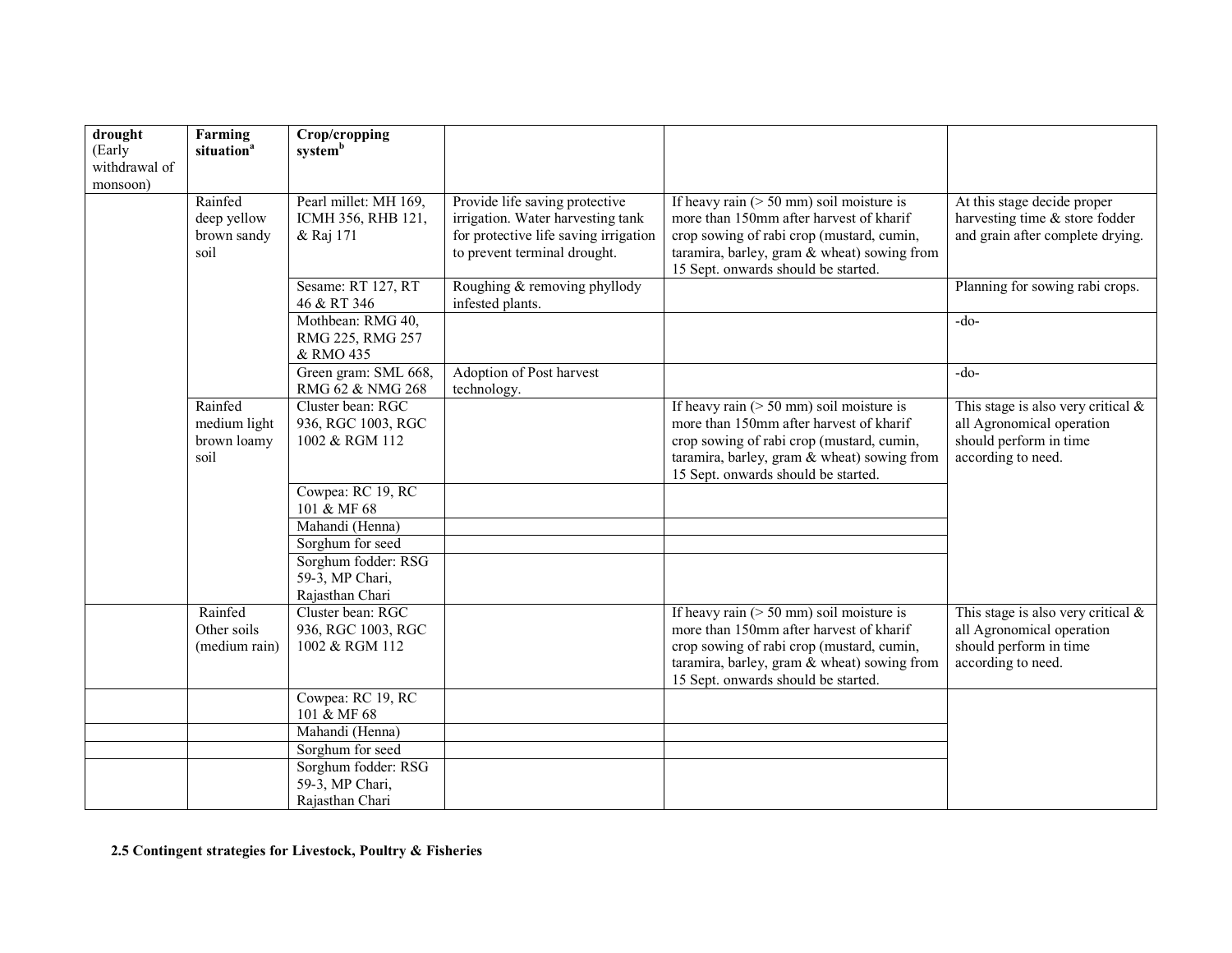#### 2.5.1 Livestock

|                                |                                                             | <b>Suggested contingency measures</b>                                                                                                                                                                                                |                                                                |  |  |  |
|--------------------------------|-------------------------------------------------------------|--------------------------------------------------------------------------------------------------------------------------------------------------------------------------------------------------------------------------------------|----------------------------------------------------------------|--|--|--|
|                                | Before the event <sup>s</sup>                               | During the event                                                                                                                                                                                                                     | After the event                                                |  |  |  |
| <b>Drought</b>                 |                                                             |                                                                                                                                                                                                                                      |                                                                |  |  |  |
| Feed and fodder availability   | Provide Enough feed<br>$&$ green fodder                     | Provide sufficient feed & fodder along with extra<br>supplementation of mineral mixture.<br>Feeding of urea treated low quality roughage<br>Feeding of multi nutrient feed blocks<br>Provide Azolla as green fodder substitute<br>4. | Provide sufficient feed & fodder along<br>with mineral mixture |  |  |  |
| Drinking water                 | Enough water for<br>drinking                                | Provide sufficient and clean water for drinking                                                                                                                                                                                      | Provide sufficient and clean water for<br>drinking             |  |  |  |
| Health and disease management  | Animal vaccinated<br>against all the<br>infectious diseases | Give vitamin 'A'<br>Vaccinate against all the infectious and contagious<br>diseases                                                                                                                                                  | Vaccinate against contagious diseases                          |  |  |  |
| <b>Floods</b>                  |                                                             |                                                                                                                                                                                                                                      |                                                                |  |  |  |
| Feed and fodder availability   |                                                             |                                                                                                                                                                                                                                      |                                                                |  |  |  |
| Drinking water                 |                                                             |                                                                                                                                                                                                                                      |                                                                |  |  |  |
| Health and disease management  |                                                             |                                                                                                                                                                                                                                      |                                                                |  |  |  |
| Cyclone                        |                                                             |                                                                                                                                                                                                                                      |                                                                |  |  |  |
| Feed and fodder availability   |                                                             |                                                                                                                                                                                                                                      |                                                                |  |  |  |
| Drinking water                 |                                                             |                                                                                                                                                                                                                                      |                                                                |  |  |  |
| Health and disease management  |                                                             |                                                                                                                                                                                                                                      |                                                                |  |  |  |
| Heat wave and cold wave        |                                                             |                                                                                                                                                                                                                                      |                                                                |  |  |  |
| Shelter/environment management |                                                             |                                                                                                                                                                                                                                      |                                                                |  |  |  |
| Health and disease management  |                                                             |                                                                                                                                                                                                                                      |                                                                |  |  |  |
| $S_1$ 1 $C_2$ 1 1 11           |                                                             |                                                                                                                                                                                                                                      |                                                                |  |  |  |

s based on forewarning wherever available

#### 2.5.2 Poultry

|                               |                               | Convergence/linkages with             |                 |                          |
|-------------------------------|-------------------------------|---------------------------------------|-----------------|--------------------------|
|                               |                               | <b>Suggested contingency measures</b> |                 | ongoing programs, if any |
|                               | Before the event <sup>a</sup> | During the event                      | After the event |                          |
|                               |                               |                                       |                 |                          |
| <b>Drought</b>                |                               |                                       |                 |                          |
| Shortage of feed ingredients  |                               |                                       |                 |                          |
| Drinking water                |                               |                                       |                 |                          |
| Health and disease management |                               |                                       |                 |                          |
| <b>Floods</b>                 |                               |                                       |                 |                          |
| Shortage of feed ingredients  |                               |                                       |                 |                          |
| Drinking water                |                               |                                       |                 |                          |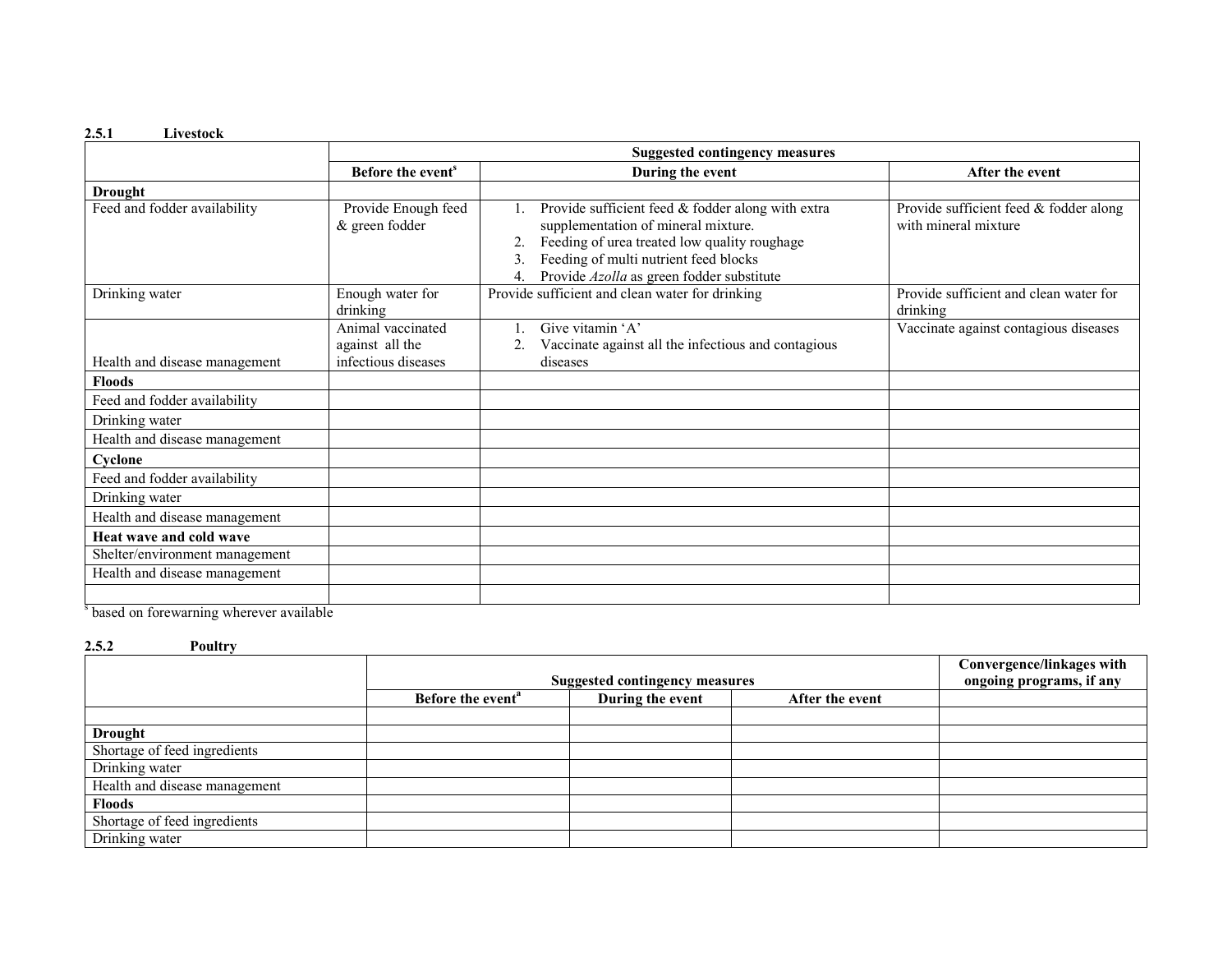| Health and disease management  |  |  |
|--------------------------------|--|--|
| Cyclone                        |  |  |
| Shortage of feed ingredients   |  |  |
| Drinking water                 |  |  |
| Health and disease management  |  |  |
| Heat wave and cold wave        |  |  |
| Shelter/environment management |  |  |
| Health and disease management  |  |  |
|                                |  |  |

<sup>a</sup> based on forewarning wherever available

## 2.5.3 Fisheries/ Aquaculture: NA

|                                                          | <b>Suggested contingency measures</b> |                  |                 |  |  |
|----------------------------------------------------------|---------------------------------------|------------------|-----------------|--|--|
|                                                          | Before the event <sup>a</sup>         | During the event | After the event |  |  |
| 1) Drought                                               |                                       |                  |                 |  |  |
| A. Capture                                               |                                       |                  |                 |  |  |
| Marine                                                   |                                       |                  |                 |  |  |
| Inland                                                   |                                       |                  |                 |  |  |
| (i) Shallow water depth due to insufficient rains/inflow |                                       |                  |                 |  |  |
| $(i)$ Changes in water quality                           |                                       |                  |                 |  |  |
| (iii) Any other                                          |                                       |                  |                 |  |  |
| <b>B.</b> Aquaculture                                    |                                       |                  |                 |  |  |
| (i) Shallow water in ponds due to insufficient           |                                       |                  |                 |  |  |
| rains/inflow                                             |                                       |                  |                 |  |  |
| (ii) Impact of salt load build up in ponds / change in   |                                       |                  |                 |  |  |
| water quality                                            |                                       |                  |                 |  |  |
| (iii) Any other                                          |                                       |                  |                 |  |  |
| 2) Floods                                                |                                       |                  |                 |  |  |
| A. Capture                                               |                                       |                  |                 |  |  |
| Marine                                                   |                                       |                  |                 |  |  |
| Inland                                                   |                                       |                  |                 |  |  |
| (i) Average compensation paid due to loss of human life  |                                       |                  |                 |  |  |
| (ii) No. of boats / nets/damaged                         |                                       |                  |                 |  |  |
| (iii) No.of houses damaged                               |                                       |                  |                 |  |  |
| (iv) Loss of stock                                       |                                       |                  |                 |  |  |
| (v) Changes in water quality                             |                                       |                  |                 |  |  |
| (vi) Health and diseases                                 |                                       |                  |                 |  |  |
| <b>B.</b> Aquaculture                                    |                                       |                  |                 |  |  |
| (i) Inundation with flood water                          |                                       |                  |                 |  |  |
| (ii) Water contamination and changes in water quality    |                                       |                  |                 |  |  |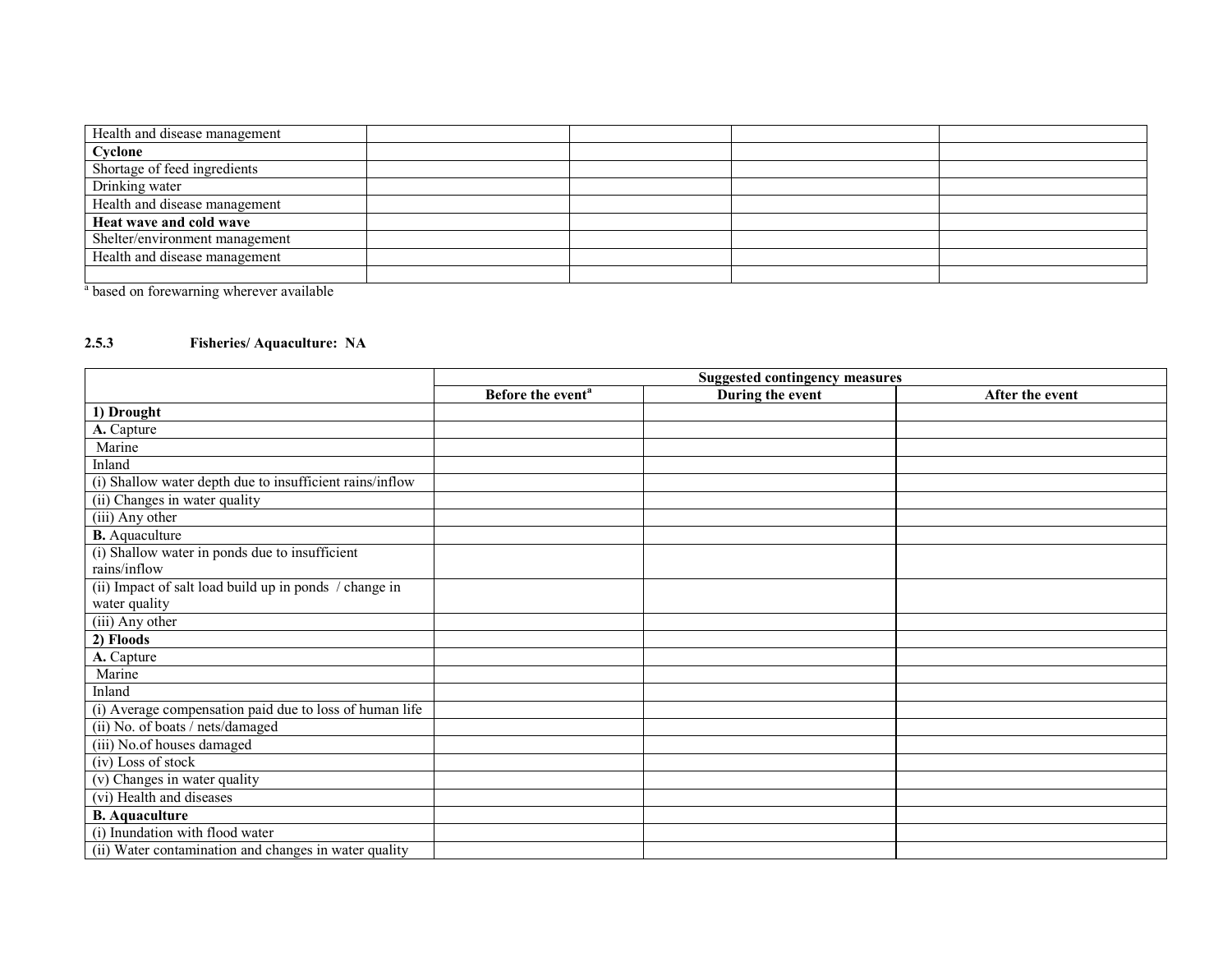| (iv) Loss of stock and inputs (feed, chemicals etc)<br>(v) Infrastructure damage (pumps, aerators, huts etc)<br>(vi) Any other<br>3. Cyclone / Tsunami<br>A. Capture<br>Marine<br>(i) Average compensation paid due to loss of fishermen<br>lives<br>(ii) Avg. no. of boats / nets/damaged<br>(iii) Avg. no. of houses damaged<br>Inland<br>B. Aquaculture<br>(i) Overflow / flooding of ponds<br>(ii) Changes in water quality (fresh water / brackish<br>water ratio)<br>(iii) Health and diseases<br>(iv) Loss of stock and inputs (feed, chemicals etc)<br>(v) Infrastructure damage (pumps, aerators, shelters/huts<br>etc)<br>(vi) Any other<br>4. Heat wave and cold wave |
|----------------------------------------------------------------------------------------------------------------------------------------------------------------------------------------------------------------------------------------------------------------------------------------------------------------------------------------------------------------------------------------------------------------------------------------------------------------------------------------------------------------------------------------------------------------------------------------------------------------------------------------------------------------------------------|
|                                                                                                                                                                                                                                                                                                                                                                                                                                                                                                                                                                                                                                                                                  |
|                                                                                                                                                                                                                                                                                                                                                                                                                                                                                                                                                                                                                                                                                  |
|                                                                                                                                                                                                                                                                                                                                                                                                                                                                                                                                                                                                                                                                                  |
|                                                                                                                                                                                                                                                                                                                                                                                                                                                                                                                                                                                                                                                                                  |
|                                                                                                                                                                                                                                                                                                                                                                                                                                                                                                                                                                                                                                                                                  |
|                                                                                                                                                                                                                                                                                                                                                                                                                                                                                                                                                                                                                                                                                  |
|                                                                                                                                                                                                                                                                                                                                                                                                                                                                                                                                                                                                                                                                                  |
|                                                                                                                                                                                                                                                                                                                                                                                                                                                                                                                                                                                                                                                                                  |
|                                                                                                                                                                                                                                                                                                                                                                                                                                                                                                                                                                                                                                                                                  |
|                                                                                                                                                                                                                                                                                                                                                                                                                                                                                                                                                                                                                                                                                  |
|                                                                                                                                                                                                                                                                                                                                                                                                                                                                                                                                                                                                                                                                                  |
|                                                                                                                                                                                                                                                                                                                                                                                                                                                                                                                                                                                                                                                                                  |
|                                                                                                                                                                                                                                                                                                                                                                                                                                                                                                                                                                                                                                                                                  |
|                                                                                                                                                                                                                                                                                                                                                                                                                                                                                                                                                                                                                                                                                  |
|                                                                                                                                                                                                                                                                                                                                                                                                                                                                                                                                                                                                                                                                                  |
|                                                                                                                                                                                                                                                                                                                                                                                                                                                                                                                                                                                                                                                                                  |
|                                                                                                                                                                                                                                                                                                                                                                                                                                                                                                                                                                                                                                                                                  |
|                                                                                                                                                                                                                                                                                                                                                                                                                                                                                                                                                                                                                                                                                  |
|                                                                                                                                                                                                                                                                                                                                                                                                                                                                                                                                                                                                                                                                                  |
|                                                                                                                                                                                                                                                                                                                                                                                                                                                                                                                                                                                                                                                                                  |
|                                                                                                                                                                                                                                                                                                                                                                                                                                                                                                                                                                                                                                                                                  |
| A. Capture                                                                                                                                                                                                                                                                                                                                                                                                                                                                                                                                                                                                                                                                       |
| Marine                                                                                                                                                                                                                                                                                                                                                                                                                                                                                                                                                                                                                                                                           |
| Inland                                                                                                                                                                                                                                                                                                                                                                                                                                                                                                                                                                                                                                                                           |
| <b>B</b> . Aquaculture                                                                                                                                                                                                                                                                                                                                                                                                                                                                                                                                                                                                                                                           |
| (i) Changes in pond environment (water quality)                                                                                                                                                                                                                                                                                                                                                                                                                                                                                                                                                                                                                                  |
| (ii) Health and Disease management                                                                                                                                                                                                                                                                                                                                                                                                                                                                                                                                                                                                                                               |
| (iii) Any other<br>$\sim$ $\sim$<br>$\sim$<br>11.11<br>$\sim$                                                                                                                                                                                                                                                                                                                                                                                                                                                                                                                                                                                                                    |

<sup>a</sup> based on forewarning wherever available

| Total Irrigated Area                                                          | 102444                            |       |                                                                                    |
|-------------------------------------------------------------------------------|-----------------------------------|-------|------------------------------------------------------------------------------------|
| Pump sets                                                                     | 38936                             | 61466 | 60                                                                                 |
| No. of Tractors                                                               | 12812                             |       |                                                                                    |
| Groundwater availability and use* (Data<br>source: State/Central Ground water | No. of blocks/ Tehsils $(%)$ area |       | Quality of water (specify the problem<br>such as high levels of arsenic, fluoride, |